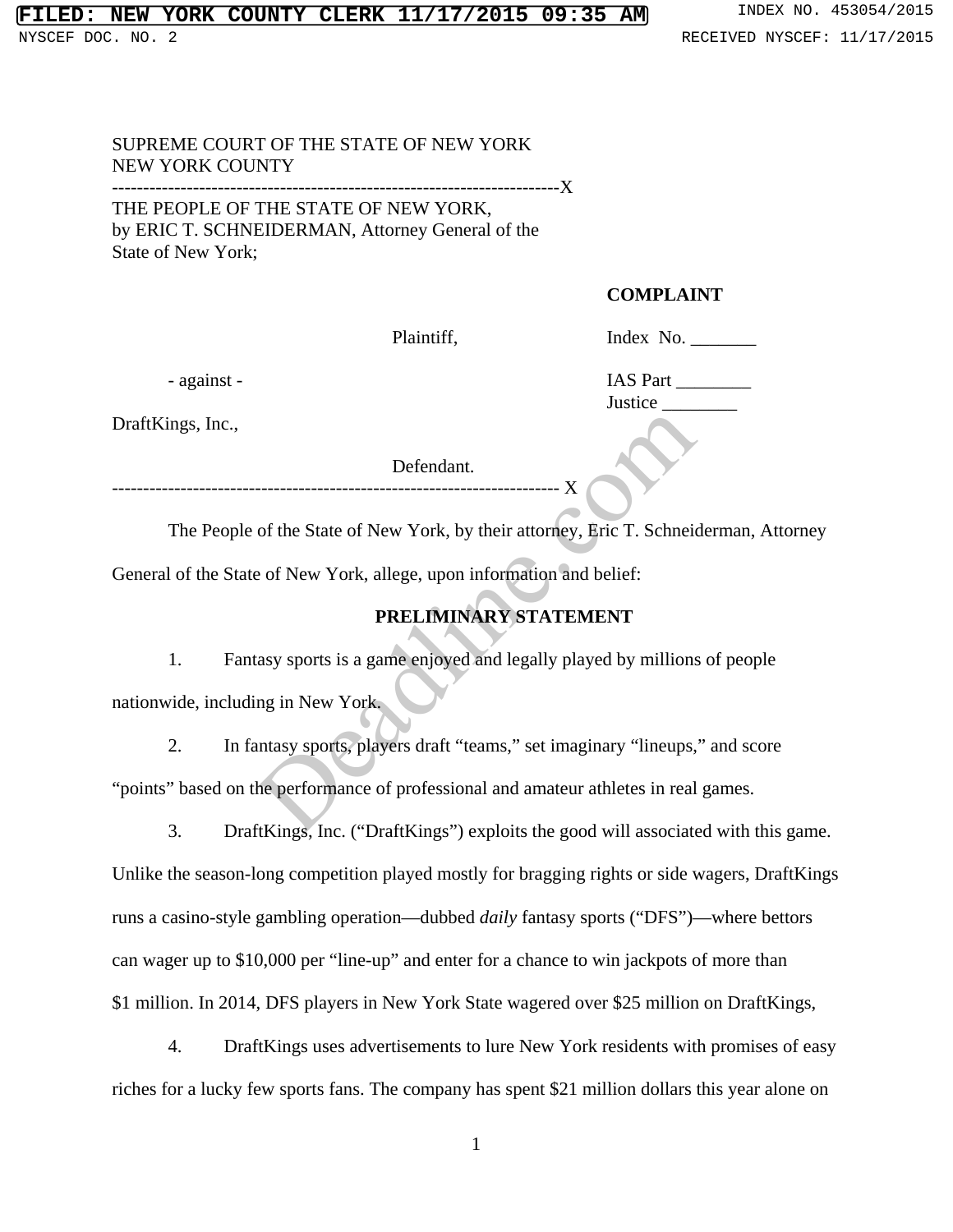ads urging "*It's the simplest way of winning life-changing piles of cash.*"

5. Other commercials promise: "The giant check is no myth . . . BECOME A MILLIONAIRE!"



6. But DraftKings only offers a way to bet on existing sporting events, nothing more. And its approach is not new: Bookmaking operations in jurisdictions with legal gambling like Nevada have long accepted sports proposition or "prop" bets (to bet on game statistics and milestones) and parlay bets (to simultaneously bet on several, independent variables in a single wager).

7. As one DFS CEO colorfully described it, DFS is like a "sports betting parlay on steroids." DraftKings specifically encourages DFS players to consult the Vegas betting odds for athlete "prop" bets.

8. The speed of DraftKings' games, the size of their jackpots, and the degree to which the games are sold as winnable have ensnared compulsive gamblers and threaten to trap populations at greater risk for gambling addiction, particularly male college students. This has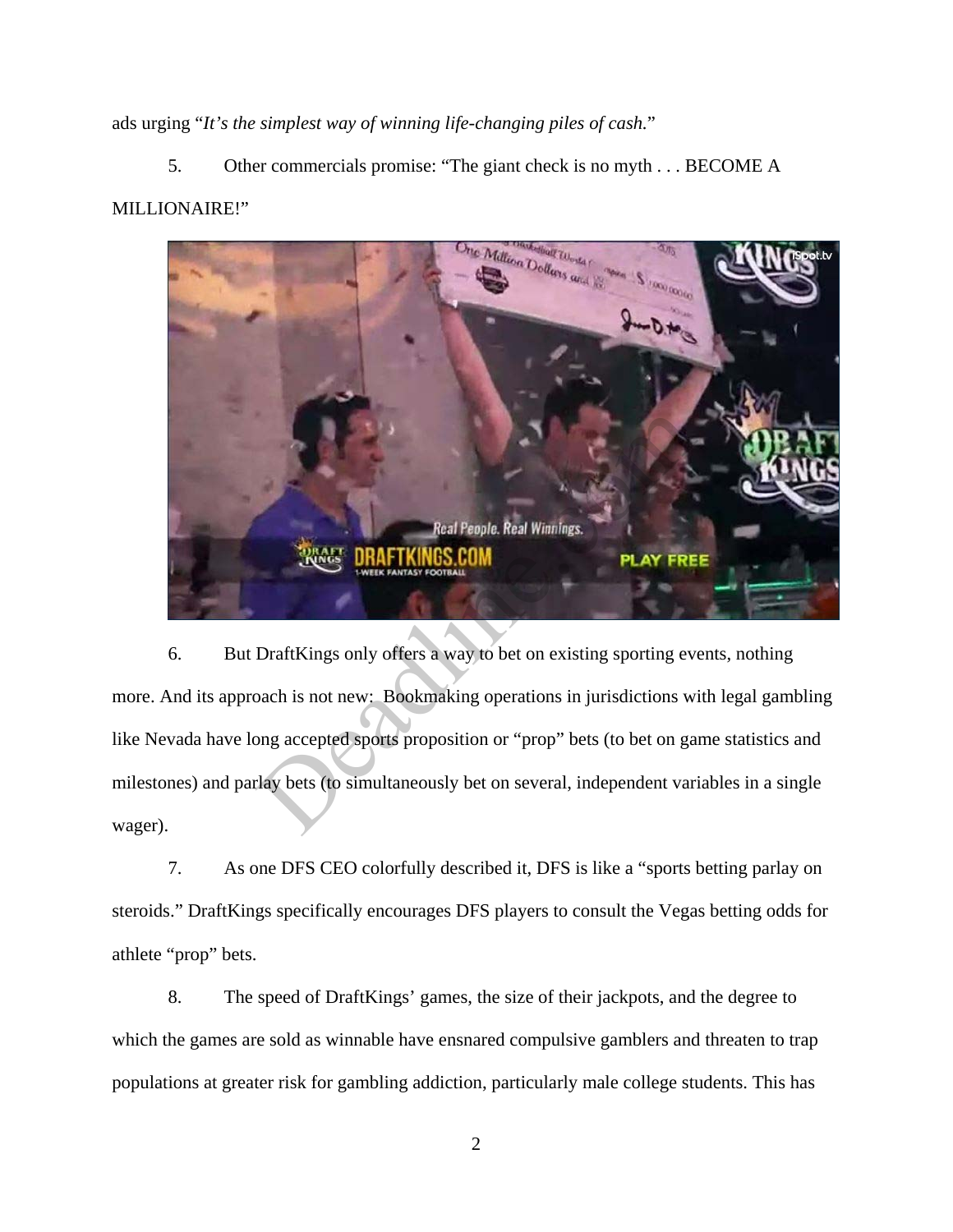prompted gambling addiction experts and advocates to sound the alarm.

9. Until a major spike in ad spending this fall and a public scandal over the fairness of its games, DraftKings managed to avoid serious scrutiny as a gambling business. As an increasing number of states examine the company's business model, they are reaching the same realization; in Nevada, Georgia, Illinois, and Michigan, gaming officials have each declared DFS to be gambling or have otherwise raised serious doubt about its legality.

10. DraftKings does not offer games in Washington State (which has the same definition of "gambling" as New York) and in four other states (Arizona, Iowa, Louisiana, and Montana). When the Nevada Gaming Control Board recently determined that DFS qualified as gambling under state law, the company suspended Nevada operations the same day.

11. On November 10, 2015, the Office of the New York Attorney General ("NYAG") sent a cease and desist letter to DraftKings, advising that DraftKings that its business violated the law in New York State—which accounts for approximately 7% of DraftKings active users—and must stop accepting wagers from New York State. The letter also served as formal pre-litigation notice, indicating that NYAG would commence an enforcement action if DraftKings failed to abide by the law. It refused, choosing to file an improper lawsuit during the notice period. bling" as New York) and in four other states (Arizona, Iowa<br>
e Nevada Gaming Control Board recently determined that<br>
te law, the company suspended Nevada operations the same<br>
November 10, 2015, the Office of the New York A

12. DraftKings continues to accept wagers from a gambling business in flagrant disregard of New York's state constitution, penal laws and other statutes.

13. The State therefore brings this action to enjoin DraftKings from continuing to operate an unlawful gambling business in New York.

### **JURISDICTION AND PARTIES**

14. Plaintiff People of the State of New York, by Attorney General Eric T. Schneiderman, brings this action pursuant to Executive Law § 63(12), Business Corporation Law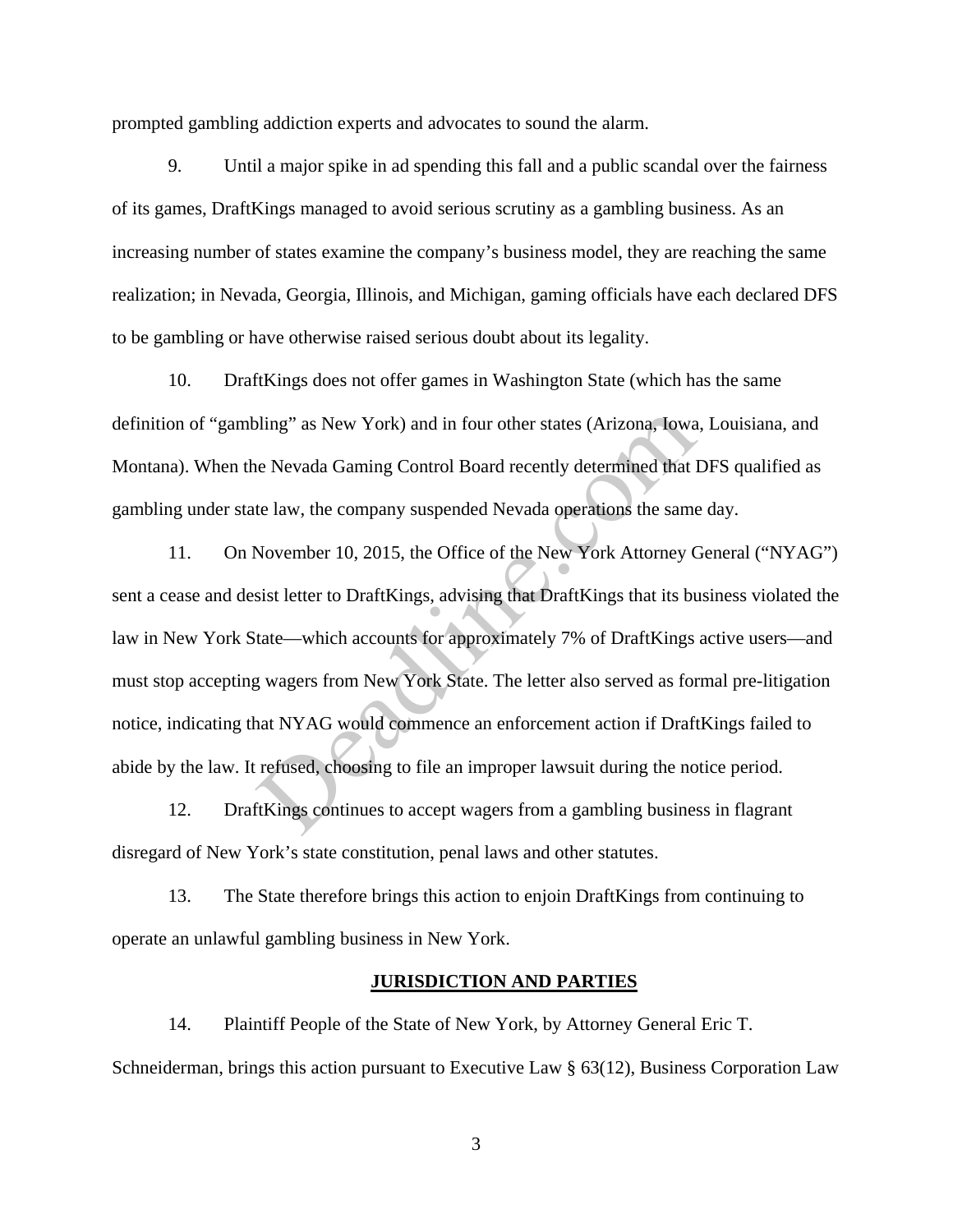("BCL") § 1303, and General Business Law ("GBL") §§ 349 and 350.

15. Defendant DraftKings is a Delaware corporation, with its principal place of business at 225 Franklin Street, 26th Floor, Boston, Massachusetts 02110.

16. This Court has jurisdiction pursuant to: (i) Executive Law § 63(12), under which the Attorney General is empowered to seek injunctive relief, restitution, disgorgement and damages when a person or business entity engages in repeated fraudulent or illegal acts or persistent fraud or illegality in the carrying on, conducting, or transacting of business; (ii) BCL § 1303, which authorizes the Attorney General to bring an action to restrain a foreign corporation from doing in this state without authority any business for the doing of which it is required to be authorized in this state; and (iii) General Business Law § 349(b), which authorizes the Attorney General to seek injunctive relief, restitution, disgorgement and civil penalties when a person or business engages in deceptive business acts and practices. izes the Attorney General to bring an action to restrain a for<br>tate without authority any business for the doing of which i<br>tate; and (iii) General Business Law § 349(b), which author<br>unctive relief, restitution, disgorgem

## **FACTS**

## **I. Traditional Fantasy Sports Gained Fans as a Friendly, Season-Long Competition**

17. Fantasy sports emerged in its modern form no later than the 1980s, starting initially with baseball and football and later expanding to other sports.

18. In traditional fantasy sports, participants create imaginary or fantasy "teams" composed of real amateur and professional athletes. During the course of the regular season, participants may adjust those fantasy teams and then "score" points depending on the real-world performance of the athletes appearing on their fantasy teams.

19. At the end of the season, all points are tallied and the team with the most points wins.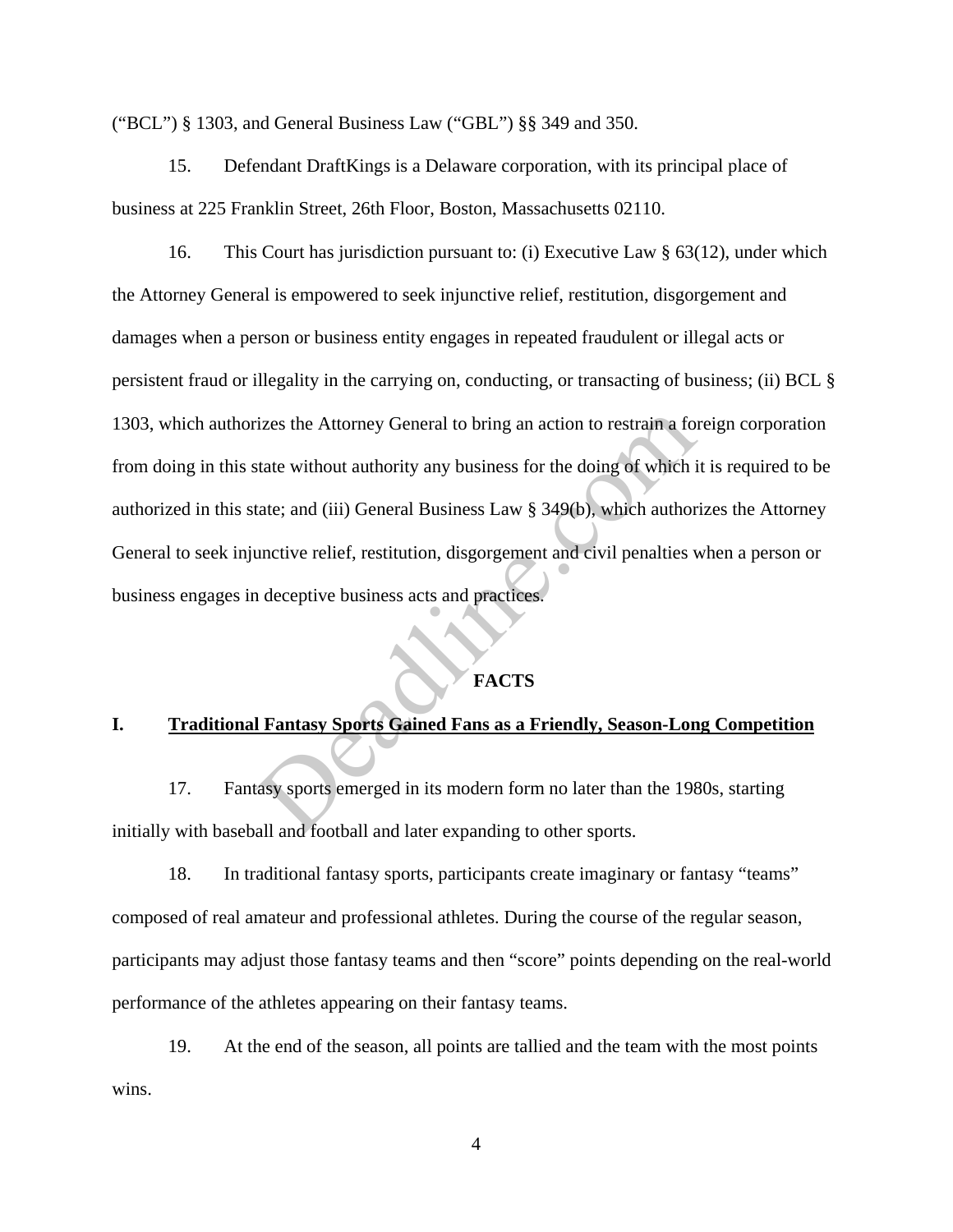20. With the advent of the internet, traditional fantasy sports has exploded in popularity.

21. Websites run by ESPN, CBS Sports, and others made, and continue to make it easy to run a fantasy "league" and compete against friends or colleagues. These websites host the leagues, maintain records, tabulate points, and create a forum for interacting with other league participants.

22. Each traditional fantasy league typically designates a "commissioner," *i.e.* one of the participants who handles administrative issues, including registering with an internet host site.

23. While the precise format and rules vary from game to game, traditional fantasy sports competitions share several common elements:

a. *A competitive draft*. Prior to the start of sports season, participants "draft" a team from athletes expected to play in a particular league (*e.g.*, Major League Baseball). The draft proceeds as either: (i) a round-robin "snake" draft, where the last participant to select an athlete in one round gets the first pick in the next; or (ii) an auction draft—where each participant receives a set budget of credits with which to bid, and each athlete goes to the highest bidder. In the typical version of the game, each athlete can be drafted by only one team. Thus, each participant has an incentive not only to pick the best available athletes for his own fantasy team, but to pick athletes to "block" another team o handles administrative issues, including registering with a<br>le the precise format and rules vary from game to game, tra<br>share several common elements:<br>A competitive draft. Prior to the start of sports season, p<br>un from a

b. *Trading, Dropping, Adding Players, and Setting Lineups.* To be successful over the course of a season, participants must actively manage their teams. This includes negotiating athlete trades with other participants, dropping injured or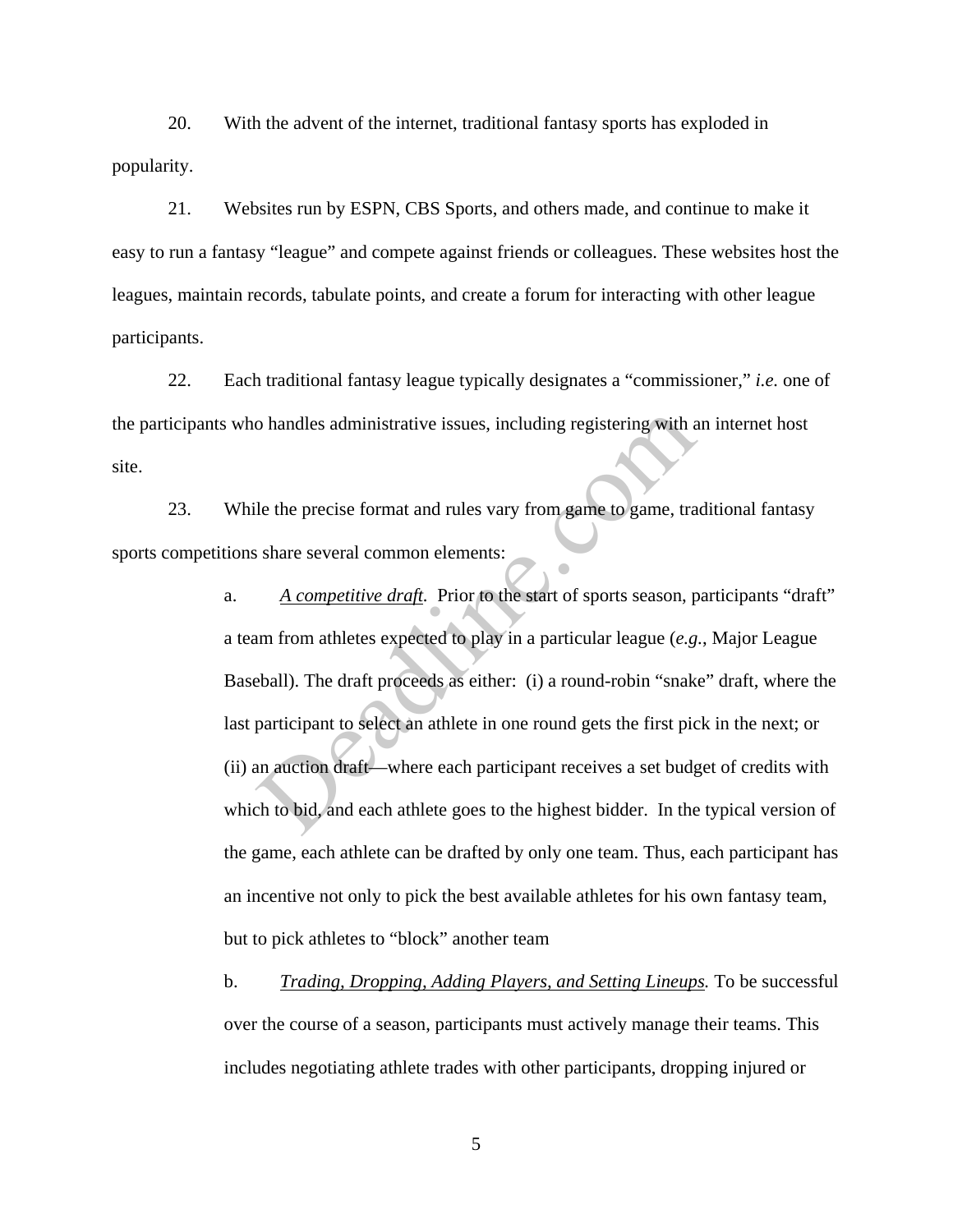underperforming athletes, and adding free agents (athletes not on the roster of any fantasy team). Such moves and adjustments can seek to add points to a participant's team or to deny them to another.

24. By making moves over the course of a long season, participants can insulate themselves to some degree from day-to-day variations in performance, can respond to player injuries, trades, suspensions, and other unpredictable occurrences, and can otherwise seek to improve their chances.

25. To remain competitive in traditional fantasy sports, participants must adjust teams and lineups throughout a season. No single game or week is determinative of a participants' success or failure.

26. Depending on the host site, the participants can exert substantial control over how the fantasy game is administered and scored. Among other changes, participants can often adjust the scoring formats, the universe of players available for drafting, the size of each team, the free agency rules, and the lineup requirements emain competitive in traditional fantasy sports, participants<br>
nout a season. No single game or week is determinative of a<br>
ending on the host site, the participants can exert substantia<br>
administered and scored. Among oth

27. Most participants in traditional fantasy leagues do not participate in competitions for major prizes or enter wagers through the fantasy league host sites.

28. Mainstream sites that host traditional fantasy sports like ESPN and CBS Sports have typically generated the bulk of their revenue from advertising and administrative fees.

29. To the extent that traditional fantasy leagues involve wagers between participants, with limited exceptions, mainstream host sites like ESPN and CBS Sports, do not participate or profit from those bets.

30. The Fantasy Sport Trade Association ("FSTA"), a trade association representing companies like the Defendant, estimated that by 2008, about 30 million people played traditional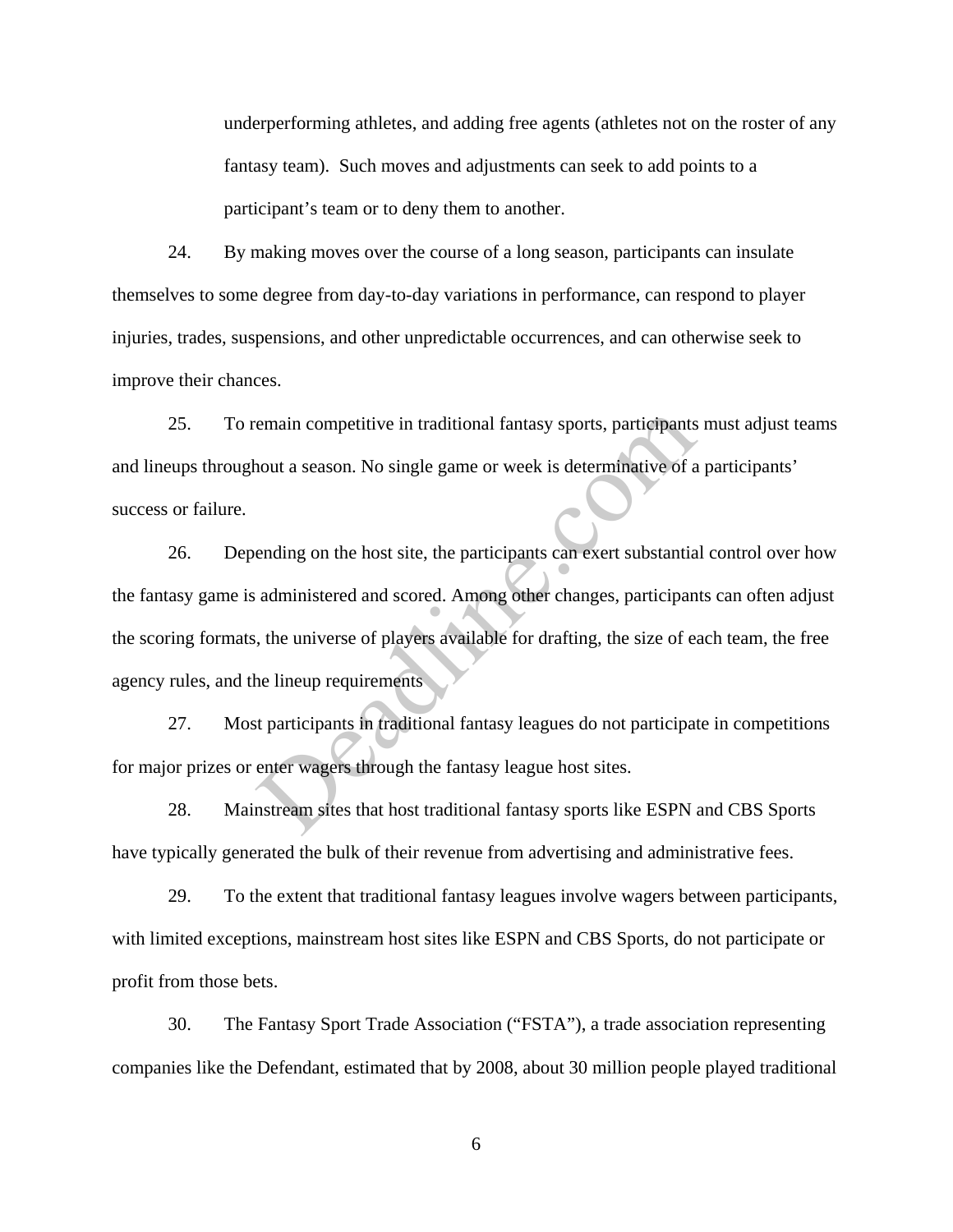fantasy sports. Since then, the numbers of people who play traditional fantasy sports has continued to climb.

31. The sweeping majority of participants in traditional fantasy sports compete solely for bragging rights or side wagers.

## **II. An Internet Gambling Prohibition Inspires a New Form of Internet Gambling**

32. In 2006, the U.S. Congress passed the Unlawful Internet Gambling Enforcement Act ("UIGEA") to expand the mechanisms available to federal prosecutors seeking to enforce anti-gambling laws against internet-based gambling companies. This statute primarily introduced new consequences for financial institutions that process illegal gambling transactions.

33. UIGEA explicitly left all other federal and state gambling laws intact, and provided that: "No provision of this subchapter shall be construed as altering, limiting, or extending any Federal or State law or Tribal-State compact prohibiting, permitting, or regulating gambling within the United States."

34. In 2008, an online betting entrepreneur named Nigel Eccles and a few partners founded the online wagering platform Hubdub. That site let users bet on the outcome of news events. As a former employee at two online gambling companies in the U.K., Eccles reportedly saw potential in "combining the fun and excitement of online gambling with the mass interest in news." As Eccles put it, the idea was to "gamble on what you believe will happen. You can bet on any subject under the sun." against internet-based gambling companies. This statute pr<br>for financial institutions that process illegal gambling transace<br>EA explicitly left all other federal and state gambling laws<br>provision of this subchapter shall b

35. Hubdub, however, had a fatal flaw: Because UIGEA made processing wagers involving real money illegal in the United States, the site operated with *virtual* currency. This apparently provided insufficient excitement for bettors, and the news-betting component folded a few years later.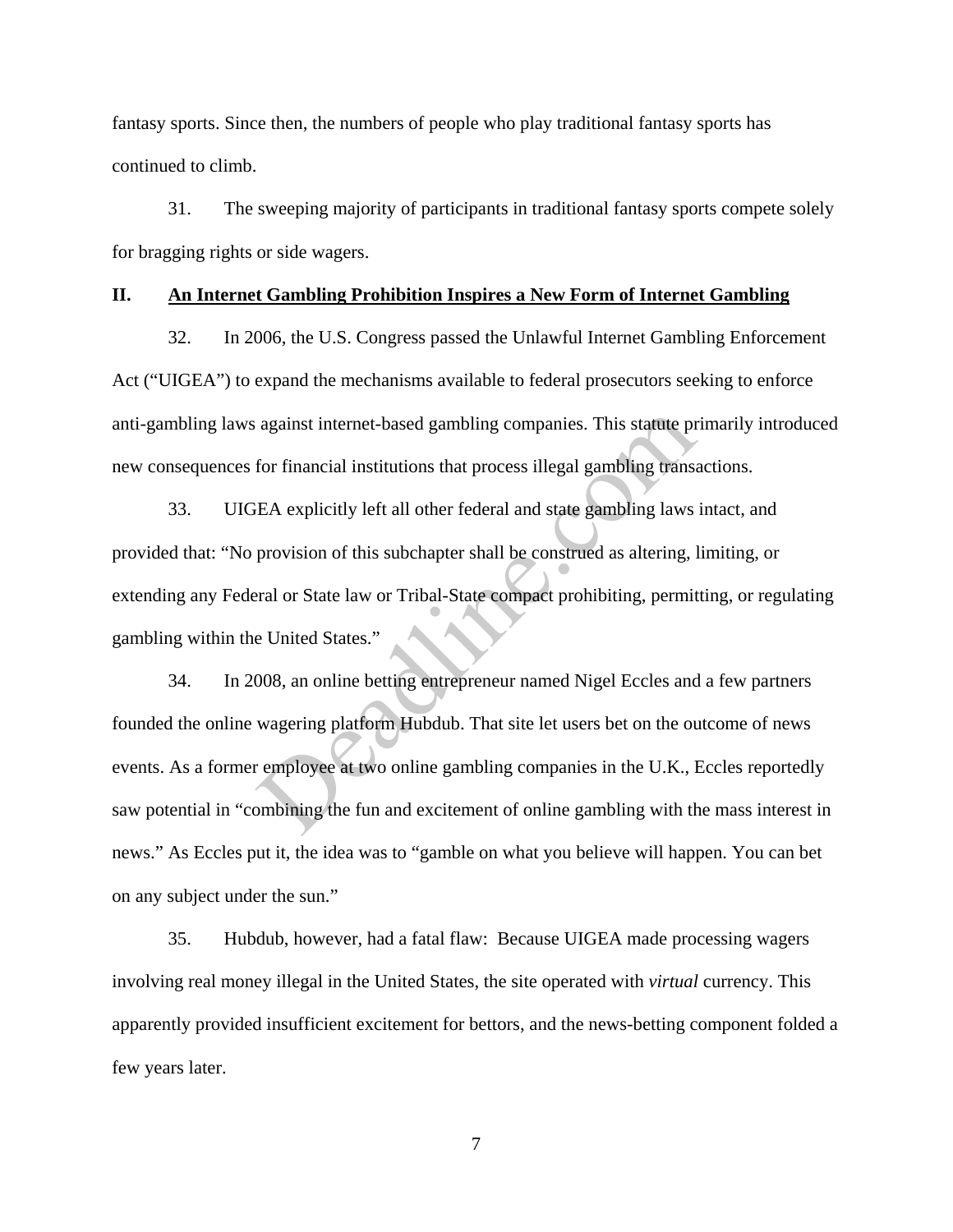36. Reviewing UIGEA, however, Eccles seized on language that excluded certain "fantasy sports and simulations" from the definition of "bet or wager." Although previously not a fan of fantasy sports or American sports, in 2009, he concocted a new betting game for the U.S. market—dubbed daily fantasy sports ("DFS").

37. Hubdub quickly spun off a new company, FanDuel, to accept bets with real money.

38. In 2012, DraftKings followed and began to offer DFS too.

### **III. By Rewriting the Rules, DFS Created a New Business Model for Sports Betting**

39. DFS is a new business model for online gambling. The DFS sites themselves collect wagers (styled as "fees"), set jackpot amounts, and directly profit from the betting on their platforms. DFS' rules enable near-instant gratification to players, require no time commitment, and simplify game play, including by eliminating all long-term strategy. **ng the Rules, DFS Created a New Business Model for Sp** is a new business model for online gambling. The DFS site das "fees"), set jackpot amounts, and directly profit from S' rules enable near-instant gratification to pla

40. In several fundamental respects, DFS represents a clear departure from seasonlong fantasy sports:

- a. *First,* DFS games run on a daily and weekly basis. Scoring depends on the performance of particular athletes in a given week, a given weekend, on a given night, or even a given tournament or race (as with golf, MMA, or NASCAR). This allows for faster-paced games that require less time commitment.
- b. *Second,* DFS games allow no trading; no dropping players; and no adjusting lineups. Players must "lock in" or finalize their lineup by a particular deadline. After the lineup is locked, a DFS player can do nothing but watch as the performance of athletes in real-world games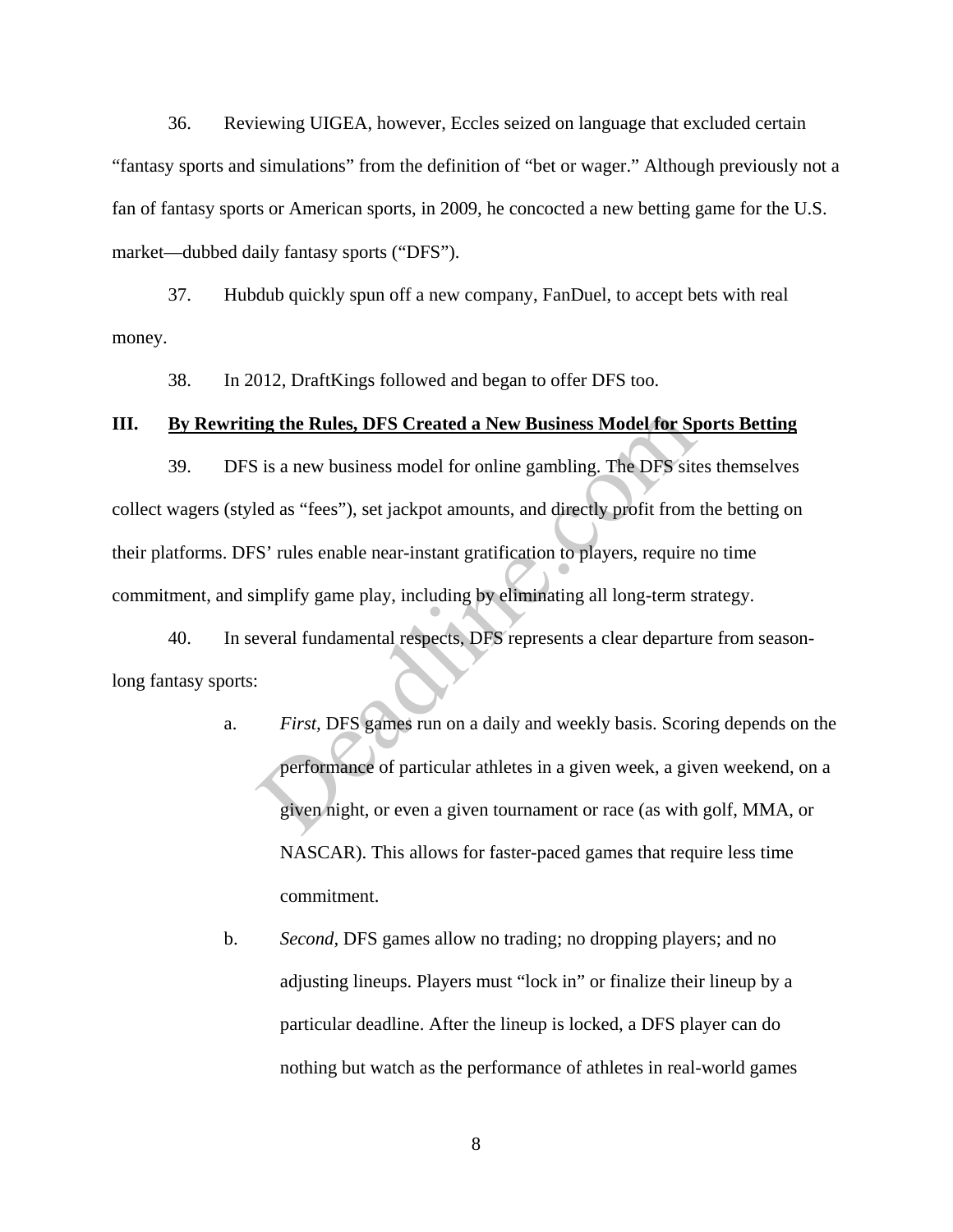determines whether he won.

c. *Third,* DFS uses neither of the competitive draft formats, *i.e.* either the "snake" or the auction draft. Instead, it uses a salary cap draft. In a salary cap draft, the site assigns each athlete a theoretical value (a "salary"). Bettors can fill their team with players until they have exhausted their salary cap or allocation. Thus, the same athlete can appear on multiple teams.

41. The "salaries" assigned to athletes constitute odds roughly reflecting how the DFS operator (*e.g.*, DraftKings) expects a particular athlete to perform over a given time period.

42. The quick time frame of DFS and the ability to set the lineup only once eliminates any of the strategic elements associated with managing a traditional fantasy team over the course of a season. As compared to traditional fantasy sports, DFS' rules also eliminate any strategy associated with drafting good players first, because the same players can appear in every lineup. "salaries" assigned to athletes constitute odds roughly reflet<br>Kings) expects a particular athlete to perform over a given<br>quick time frame of DFS and the ability to set the lineup or<br>elements associated with managing a tr

43. Rather than a new type of fantasy league, DFS simply devised another way to bet on sports.

44. Casinos and bookmaking operations in Nevada and non-U.S. jurisdictions with legalized sports gambling have long allowed "prop" (short for proposition) bets—*i.e.*, bets on statistics and milestones that occur in given games or in connection with particular players.

45. Indeed, DraftKings recognizes that DFS is akin to sports prop betting. DraftKings advises on its website: "Player props are also an excellent source of information for daily fantasy owners. Props are Vegas's best guess for a player's production—basically their projection for him in fantasy."

46. Similarly, casinos and bookmaking operations in Nevada and, to a more limited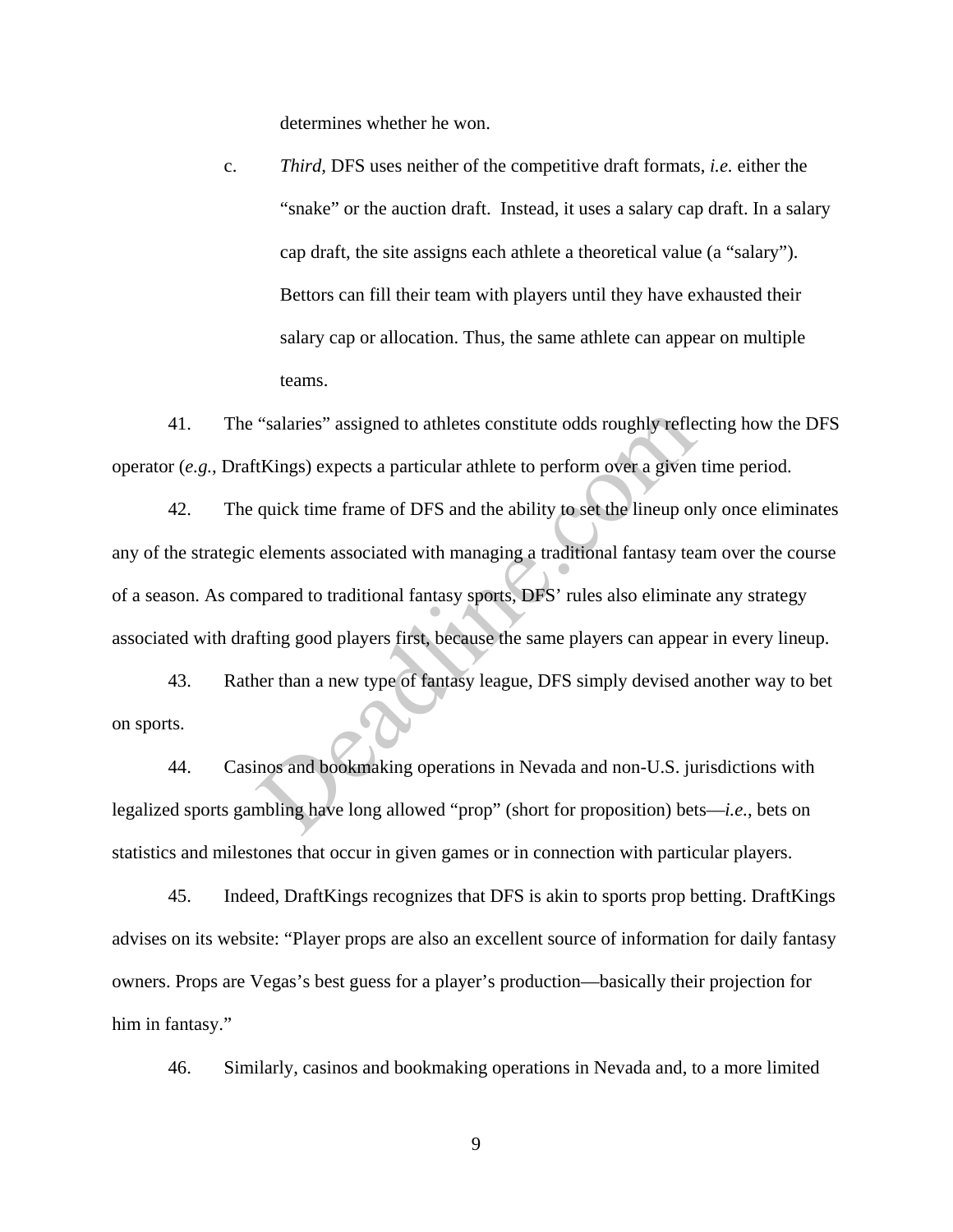extent, the state lotteries in Delaware, Montana, and Oregon permit parlay sports betting.

47. In a parlay, a bettor attempts to correctly predict the outcome of several variables as part of a single wager. A DFS lineup is a parlay bet in which the relevant variables are the athletes.

48. As the CEO of one DFS company put it, the large format DFS games are like "a sports betting parlay on steroids."

## **IV. DraftKings Enters the Sports Gambling Business**

49. Early on, Jason Robins, the CEO and co-founder of DraftKings, recognized the potential of DFS as a business model for online betting.

50. Shortly after founding DraftKings, Robins reportedly started a thread in the online forum reddit.com in which he explained: "This concept where you can basically '*bet'* your team will win is new and *different from traditional* leagues that last an entire season." (emphasis added).

51. Elsewhere on the thread, Robins emphasized: "The concept is *different* from traditional fantasy leagues. Our concept is a mash[-]up between poker and fantasy sports. Basically, you pick a team, deposit your wager, and if your team wins, you get the *pot*." (emphasis added). by on, Jason Robins, the CEO and co-founder of DraftKings<br>a business model for online betting.<br>rtly after founding DraftKings, Robins reportedly started a t<br>n which he explained: "This concept where you can basicall<br>differ

52. This is reflected in DraftKings marketing, with DFS promising "rapid-fire contests" of:

much shorter duration than the traditional season-long leagues and require no team management after the draft. Salary cap draft format takes just minutes to complete, unlike the hours-long snake drafts in traditional leagues. We offer new contests every day of the season, and our winners are crowned nightly. Payouts happen immediately after the games – no more waiting until the end of the season to collect winnings!

53. DraftKings offers several game styles to appeal to a variety of tastes.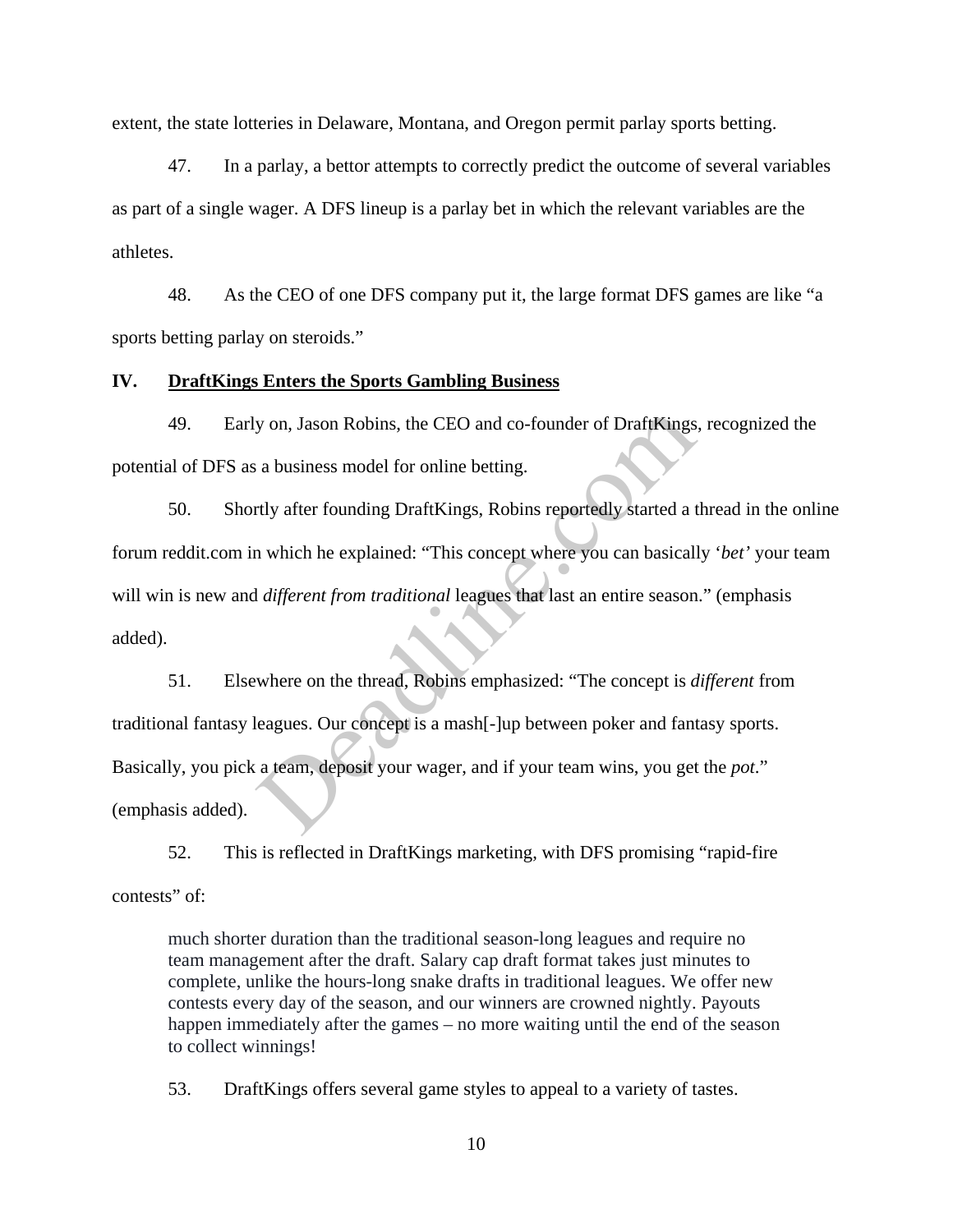54. Of particular note, DraftKings offers "Guaranteed Prize Pool" or "GPP" games, 50/50 games, and head-to-head games. Each game is structured differently.

- a. GPP games. The GPP games are the most popular based on numbers of individual players, most lineups and highest payouts. Some GPPs can accept up to several hundred-thousand lineups from DFS players, with the highest-scoring lineups winning major cash prizes. To play, GPPs cost anywhere from less than a dollar to upwards of \$5,000 to submit a single wager. In one of the largest GPPs, known as the "Millionaire Maker," DFS players wager \$20 per lineup for a chance to win a jackpot upwards of \$1 million.
- b. 50/50 games. 50/50 games allow DFS players to effectively double their money if a lineup places in the top half of point-scoring lineups.
- c. Head-to-Head games. In head-to-head games, two DFS players enter a lineup against each other, and the lineup with more points wins. Bettors can wager up to \$10,600 in head-to-head games. The bettor with the winning lineup gets the pot, minus the cut DraftKings takes. wager. In one of the largest GPPs, known as the "Millio<br>DFS players wager \$20 per lineup for a chance to win a<br>of \$1 million.<br><u>50/50 games</u>. 50/50 games allow DFS players to effectiv<br>money if a lineup places in the top hal

55. DraftKings takes a cut of all wagers, which, using poker slang, DraftKings executives at times refer to as its "rake." The rake constitutes the company's primary source of revenue—ranging from about 6% to more than 14%.

56. Alternatively, Robins agreed in an interview earlier this year that, although he preferred the term "commission," DraftKings' cut constitutes a "vig," betting slang for the charge taken by a sports bookie.

57. As part of its marketing, DraftKings allows DFS players to play certain games for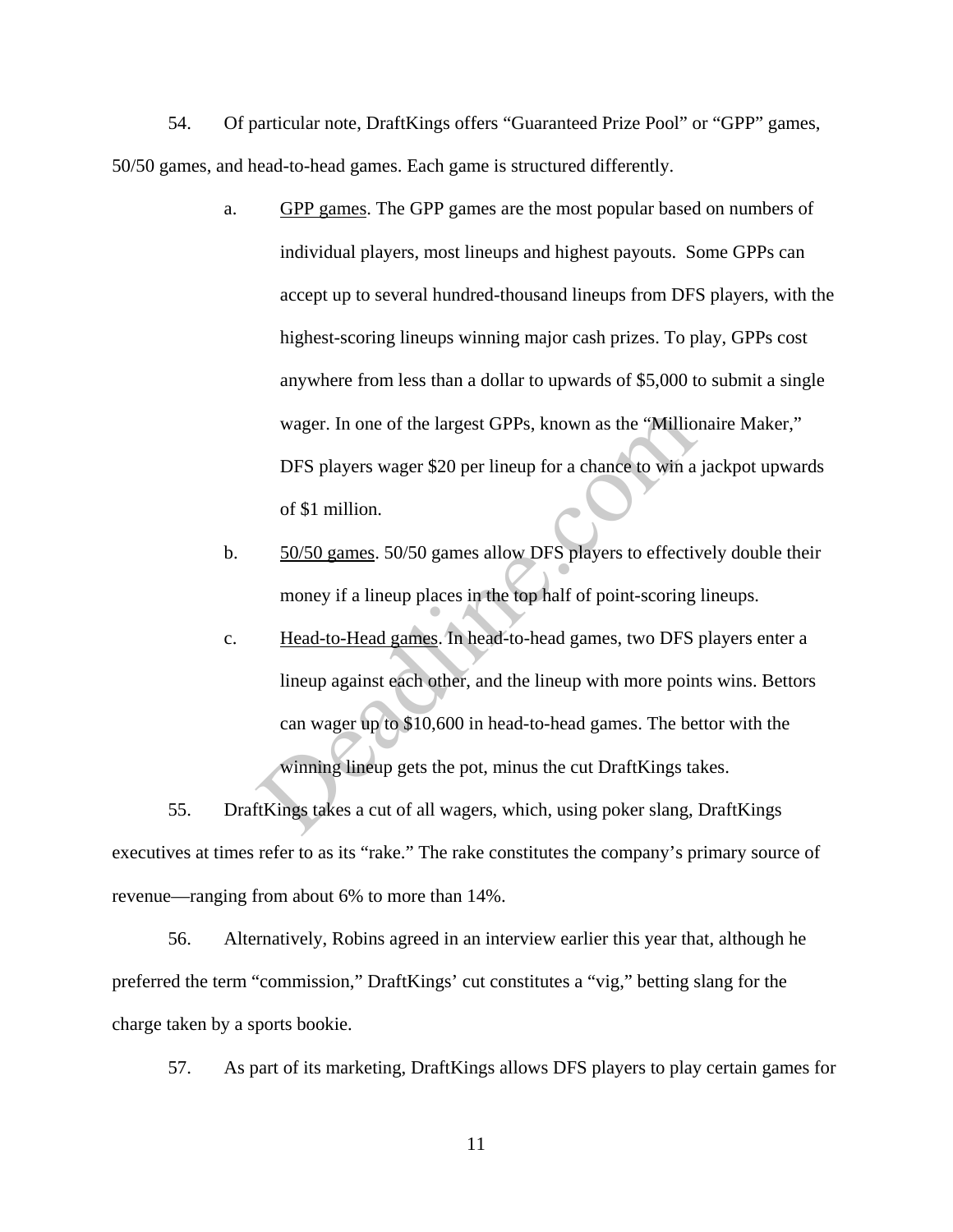free. Borrowing another term from poker, these free games are called "freerolls."

58. Freeroll games do not typically offer cash prizes, but may award the winner a spot in a cash prize game.

59. Except for limited exceptions, DraftKings requires players to put money at risk for a chance to win cash prizes.

60. DraftKings accepts wagers in connection with a wide range of amateur and professional sports. The company's offerings include: Major League Baseball, NFL football, NBA basketball, college football, college basketball, PGA golf, Major League Soccer, NASCAR, and Mixed Martial Arts.

# **V. How Betting and Scoring on DraftKings Works**

61. A DFS wager constitutes a prediction by a DFS player about the combination of athletes (*i.e.*, the lineup) that he believes may score the most points in a particular DFS game. After finalizing his lineup, a DFS player cannot control or influence whether the athletes he chose will perform at, above, or below expectations. ortholder and Scoring on DraftKings Works<br>
ES wager constitutes a prediction by a DFS player about the<br>
ES wager constitutes a prediction by a DFS player about the<br>
neup) that he believes may score the most points in a par

62. Given this inherent uncertainty, certain DFS players will enter hundreds, or even thousands, of unique lineups in the hopes that one or more combinations of athletes will score well.

63. The DraftKings rules identify several circumstances where even the athletes on the field may have no influence over the number of DFS points scored. For example, the points associated with a particular athlete may be reduced or zeroed out due to:

a. rained out, postponed, suspended, or shortened game;

b. the league failing to correct official game statistics before DraftKings declares a winner; or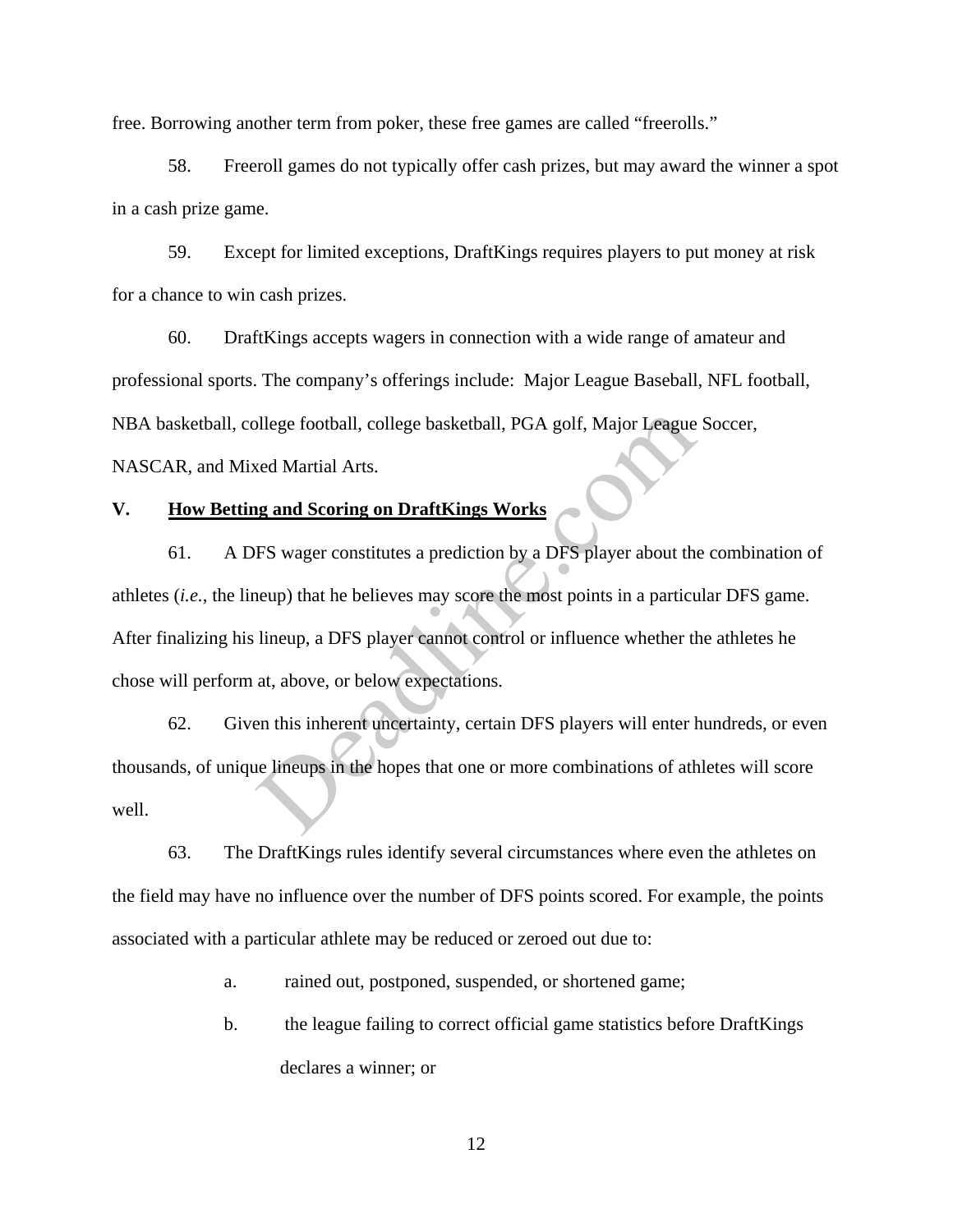c. a trade involving the athlete that occurs too close to when lineups lock.

64. The scores applied to any DFS lineup directly reflect the real-game performance of athletes.

65. Until a tally of the final box scores is available, the winning DFS wager or wagers are unknown and unknowable.

66. DraftKings' rules for each major sport (professional football, baseball, basketball, and hockey) specify that: "DraftKings will wait until all of the final box scores have been reported for each contest's games to ensure that the final results are accurate."

67. Similar to other types of sports betting, DFS players will try to predict or "handicap" whether the odds offered by the bookmaker (*i.e.* the salary DraftKings assigns a given athlete) accurately reflect the expected outcome (*i.e.* how well that athlete will perform in an actual game). ontest's games to ensure that the final results are accurate."<br>
ilar to other types of sports betting, DFS players will try to predict the odds offered by the bookmaker (*i.e.* the salary DraftKi<br>
rately reflect the expect

68. Just as the most sophisticated sports handicapper has no control over whether the team he chose will beat the point spread, a DFS player has no control over whether the lineup he chose will perform.

69. As a FanDuel spokesperson aptly observed, the results in DFS are "contingent on the positive performance of all of their players" in actual games.

70. In a November 13, 2015 court filing, DraftKings similarly observed that the success of DFS lineups "depends on the combined performance" of real-world athletes.

## **VI. DraftKings Markets Itself as a Game Anyone Can Win**

71. In a bid for players and market share, DraftKings dramatically increased advertising spending this fall. DraftKings alone spent a reported \$81 million on television commercials that aired more than 22,000 times in the lead-up to the NFL season, August 1, 2015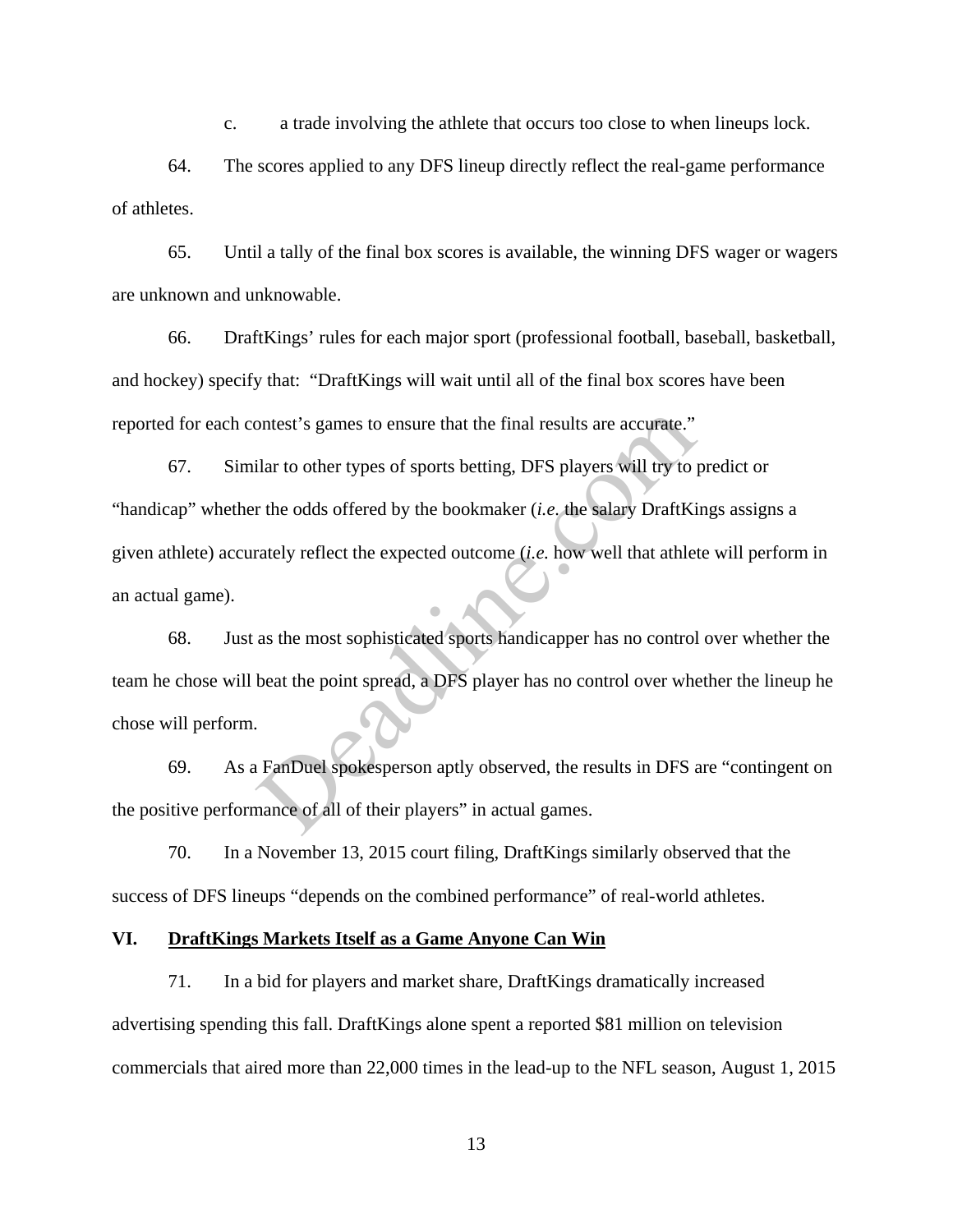through September 14, 2015.

72. In commercial-after-commercial, DraftKings' advertisements emphasized the ease of winning massive jackpots.

73. One Draftkings ad promised: "…taking home your share is *simple*: just pick your sport, pick your players, and pick up your cash. That's it. *It's the simplest way of winning lifechanging piles of cash.*"



74. Another DraftKings television commercial explained: "They make winning *easier* than milking a two-legged goat . . . Do you want to be a fantasy football hero? Do you want it to be *easy and fun* with a shot to win millions?"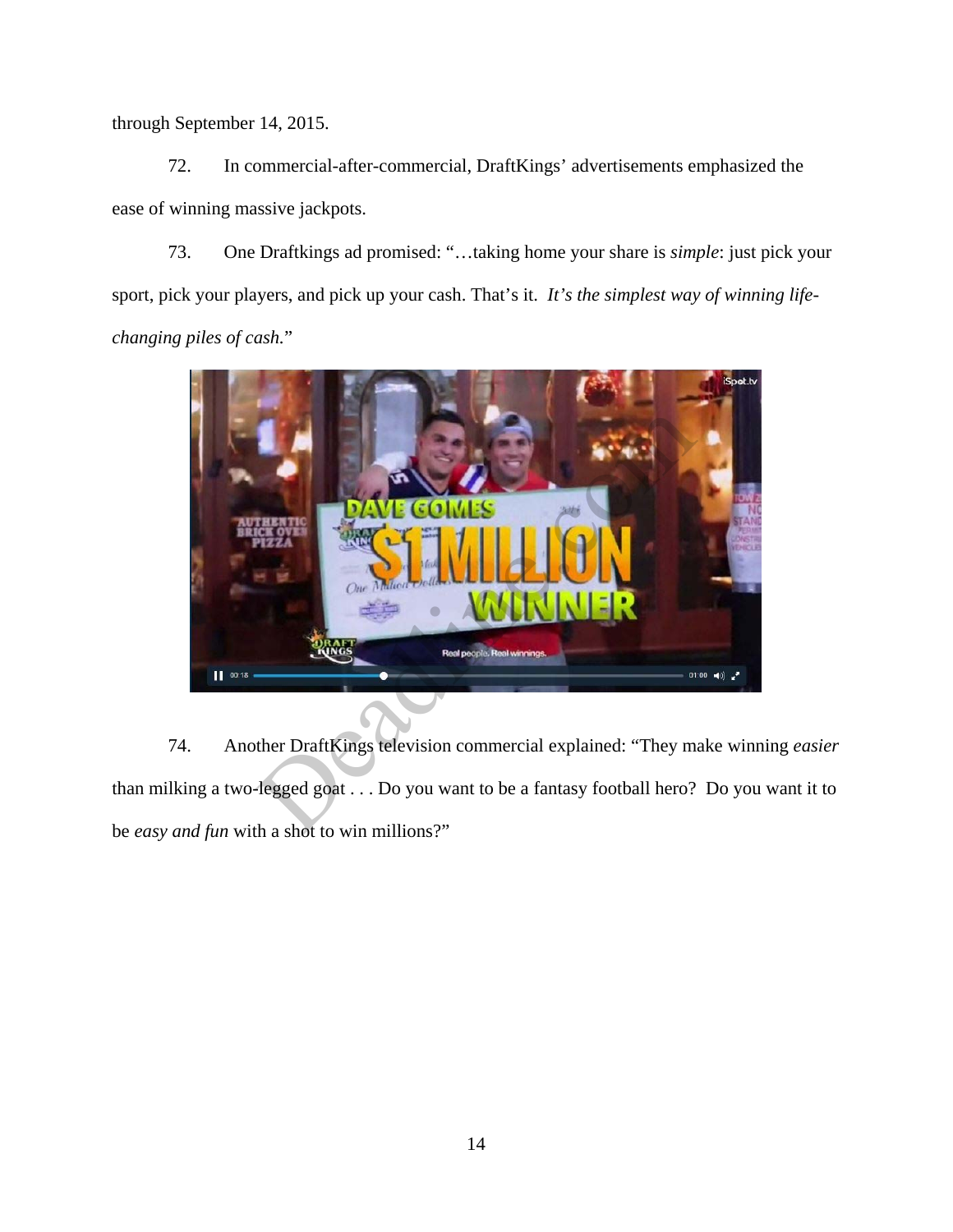

75. "The giant check is no myth" urged another DraftKings ad "... BECOME A

# MILLIONAIRE!"



76. The ease and simplicity of playing and winning is further reinforced on the

DraftKings' website. Among the "5 GREAT REASONS" to play DFS on DraftKings:

- a. "*No commitment*  get your sweat on in the industry's highest paying guaranteed tournaments." (emphasis added)
- b. "*Build your team in only minutes* and watch your scores update live online." (emphasis added)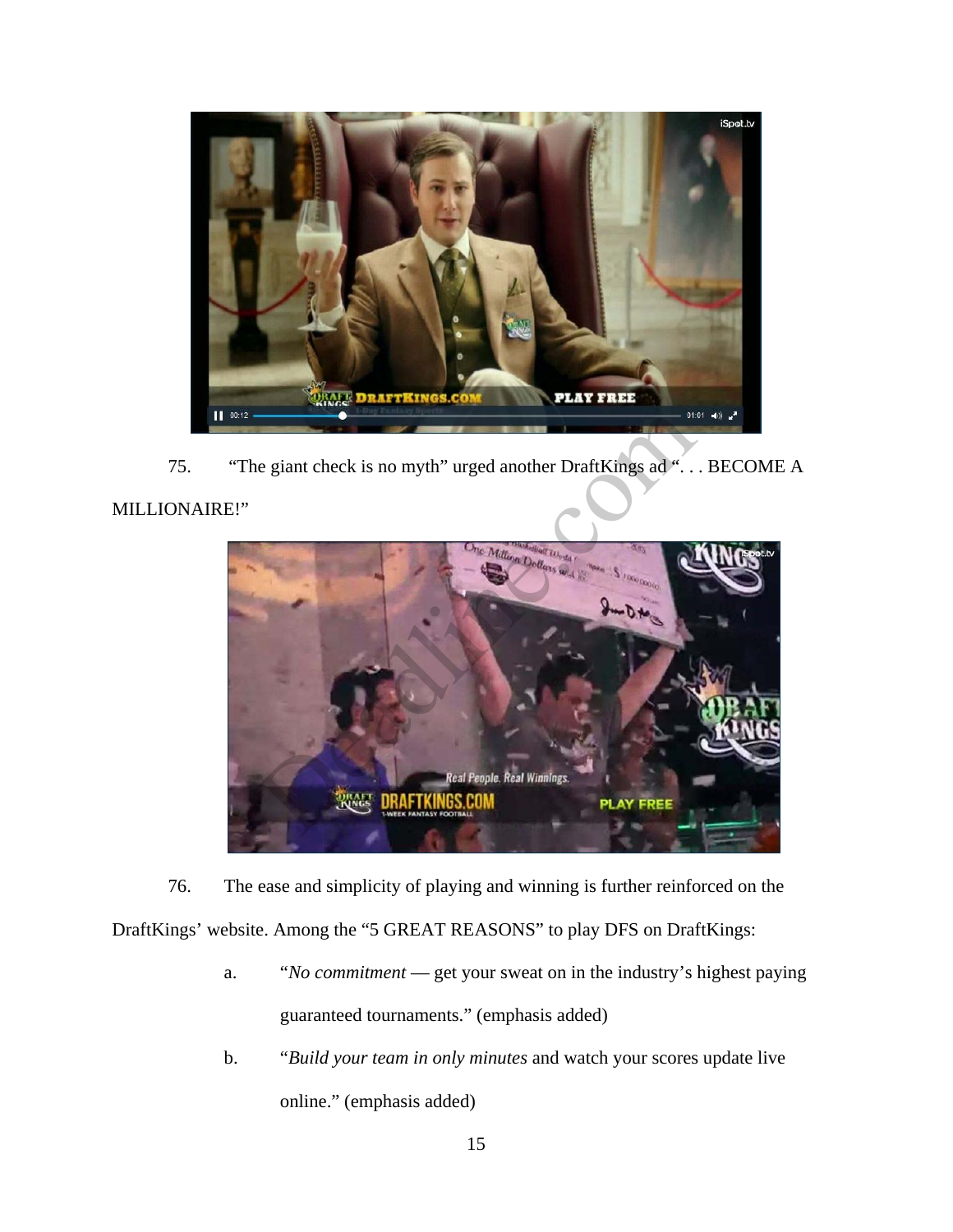## **VII. DraftKings Operates a Gambling Business**

77. Since 1894, Article I, Section 9 of the New York State Constitution has expressly prohibited bookmaking and all other forms of sports gambling (apart for an exception for parimutuel betting on horseracing).

78. The New York Penal Law has long recognized crimes for promoting gambling, including bookmaking, and for maintaining gambling devices and records. Gambling is defined, in part, as wagering on a "future contingent event" not under the bettor's control or influence or a "contest of chance."

79. Recognizing that these laws and similar laws in other jurisdictions are directly contrary to the DFS model, DraftKings' U.S. website maintains that DFS "is a skill game and is not considered gambling."

80. Yet, in the United Kingdom, where sports gambling is legal, DraftKings has taken the necessary regulatory steps to operate as a legitimate online sports betting company. In an August 17, 2015 press release, DraftKings announced it had received a license to operate in the U.K.. The release neglected to mention the name of the entity that issued the license (the U.K. Gambling Commission) or the business categories in which the license entitled DraftKings to compete (gambling software and pool-betting). wave the set of some set of the laws and similar laws in other jurisdictics<br>
Simodel, DraftKings' U.S. website maintains that DFS "is a<br>
bling."<br>
in the United Kingdom, where sports gambling is legal, Dr<br>
atory steps to op

81. The DraftKings' CEO was more straightforward in his 2012 reddit thread, explaining that DraftKings operates in the "gambling space."

82. When presenting to investors, DraftKings is even more direct about its relationship to gambling.

83. For example, in an investor presentation, DraftKings used slides on casinos, online poker, and sports betting to showcase DraftKings' "Market Opportunity":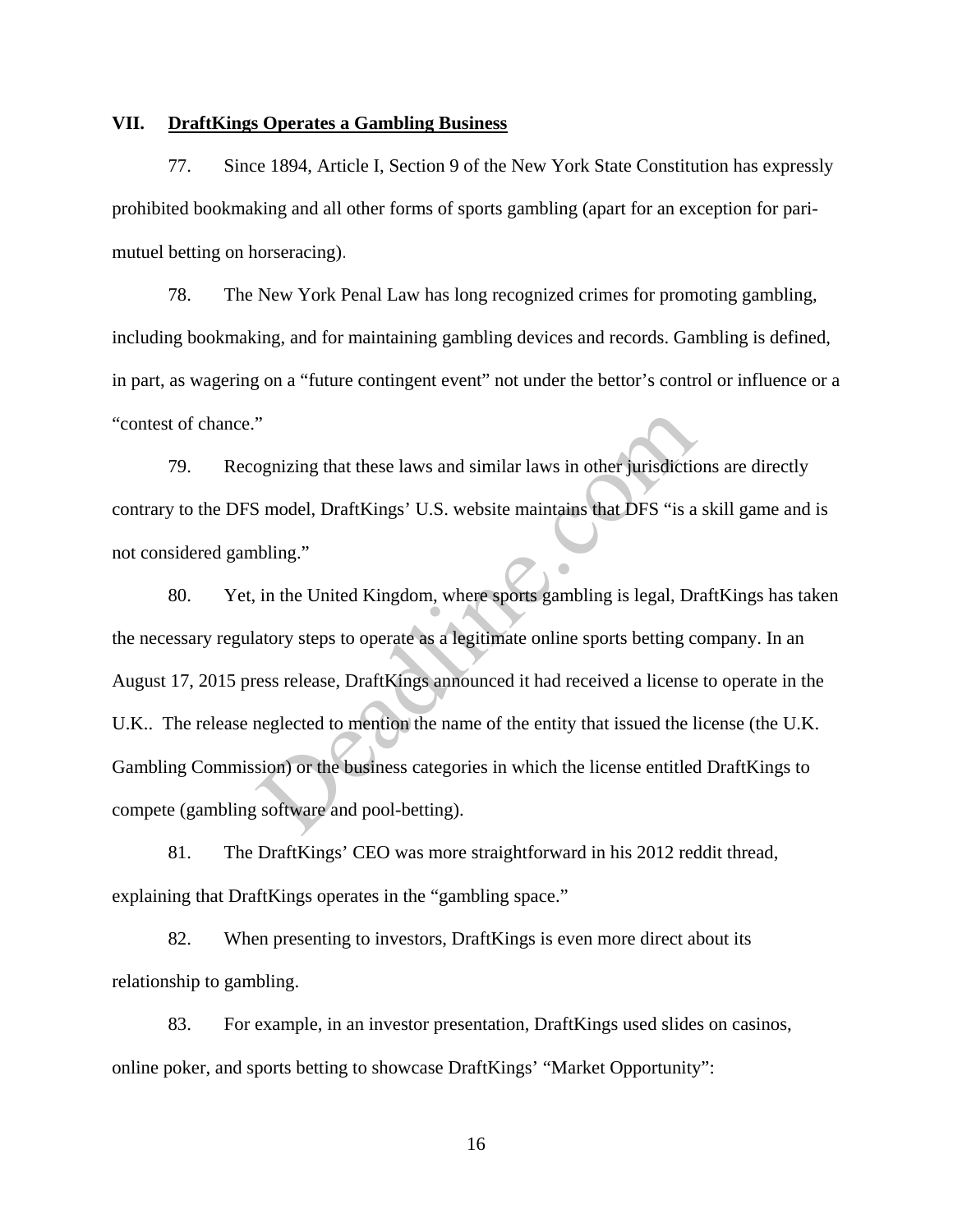- a. *Slide 10:* "Global opportunity for online betting and casino market estimated at ~\$27B now, ~\$36B by 2018," which charts the revenue growth in the "Global online poker market" and in the "Global online betting and casino markets"; and,
- b. *Slide 11:* "Sports Wagering Vertical is a large addressable market," which highlights the billions of dollars in revenue from legal and illegal sports betting in the United States.
- 84. The investing community likewise views DraftKings and DFS companies as

gambling. For example, in a presentation prepared for the FSTA's winter conference in 2014 (the "FSTA Presentation"), Eilers Research, a gaming industry research firm, compared DFS to the "comparable industries" of casinos, lotteries, and sports betting:



Source: Eilers Research, LLC, NV Gaming Control Board, NJ DGE, Fanduel.com

Notes: Regulated sports wagering turnover is derived from NV Gaming Control board monthly revenue reports, unregulated sports<br>betting turnover is based on Eilers Research, LLC estimates. Regulated online poker turnover is lottery, and NV Control Board and assumes 4% effective hold rate. Unregulated online poker turnover is based off Eilers Research estimates and assumes 4% effective hold rate. US lottery sales is derived from individual state lottery reports. Entry fees on DFS are based on company reports and Eilers Research, LLC estimates.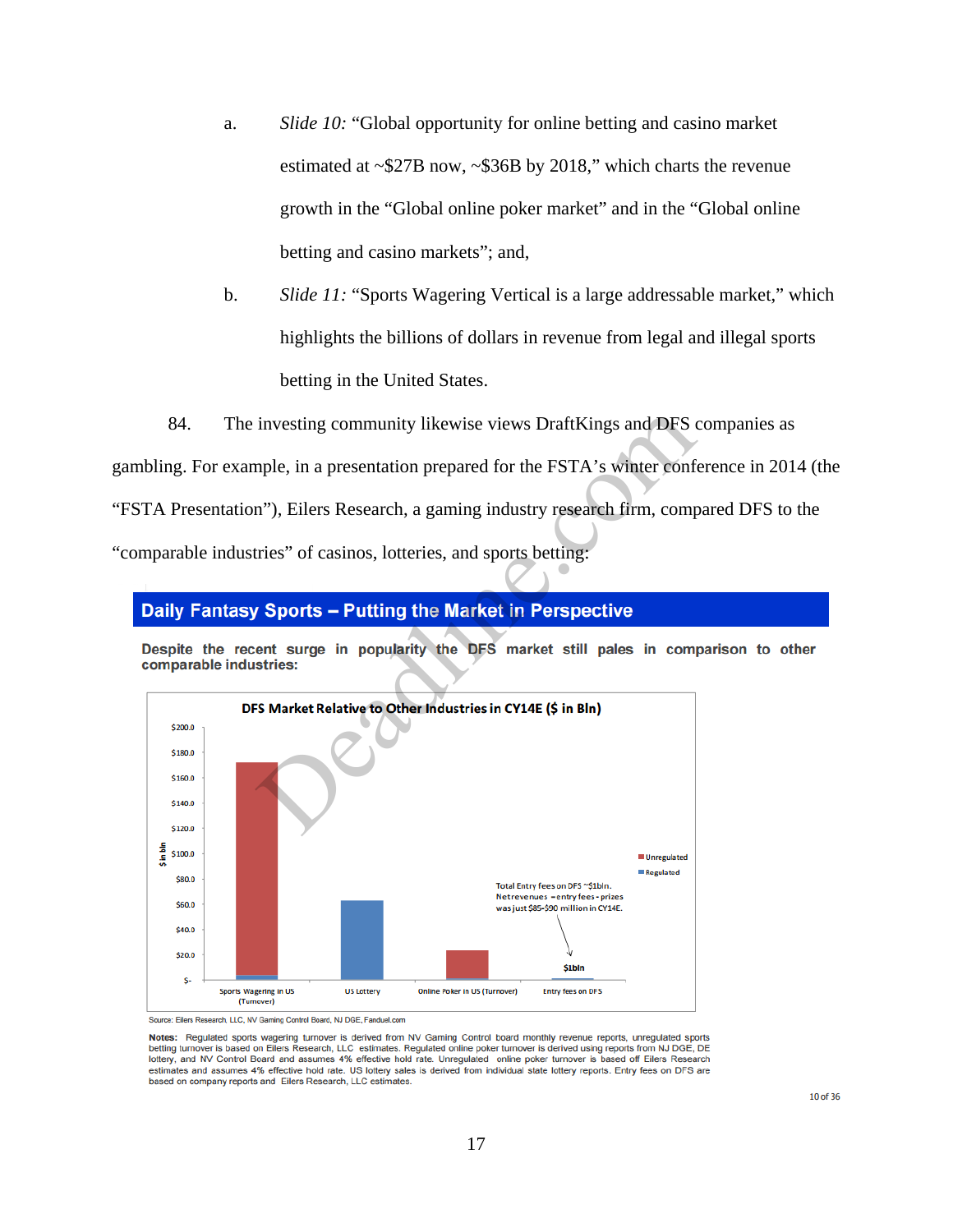85. DraftKings business model is directly modeled on other gambling ventures. In his 2012 reddit thread, Robins described DFS as a "mash[-]up between poker and fantasy sports." DraftKings, Robins explained, makes its money in a way that "is almost identical to a casino."

86. Converting gamblers to DFS and associating DraftKings' brand with gambling ventures is central to its growth strategy.

87. DraftKings signed sponsorship deals with well-known gambling events and venues, including the World Series of Poker, the World Poker Tour, and—in a deal with the New York Racing Association—the Belmont Stakes, the third and final leg of the Triple Crown.

88. One DraftKings executive—Jon Aguiar, who is himself a former professional poker player—credits poker players with a good part of DraftKings' rise, explaining to LegalSportsReport.Com that they pick up DFS quickly: "Once they get to DraftKings, they already know how to deposit, they understand how a bonus works, they can navigate the lobby [*i.e.*, the wagering system] with ease." iation—the Belmont Stakes, the third and final leg of the T<br>DraftKings executive—Jon Aguiar, who is himself a forme<br>its poker players with a good part of DraftKings' rise, expla<br>Com that they pick up DFS quickly: "Once the

89. DraftKings embedded keywords related to gambling in the code on its website. This led search engines like Google to suggest DraftKings to users looking for gambling. For example, DraftKings used keywords like "'fantasy golf betting,'' "weekly fantasy basketball betting," ''weekly fantasy hockey betting," "weekly fantasy football betting," "weekly fantasy college football betting," "weekly fantasy college basketball betting," "Fantasy College Football Betting," "daily fantasy basketball betting," and "Fantasy College Basketball Betting."

90. As reflected in the FSTA Presentation, DFS has had success converting casual gamblers—like those who play the lottery—into DFS players. One slide observed that the largeprize GPPs run by DraftKings, FanDuel, and others were already "attracting new users & serving as a new alternative for some ticket/lottery players."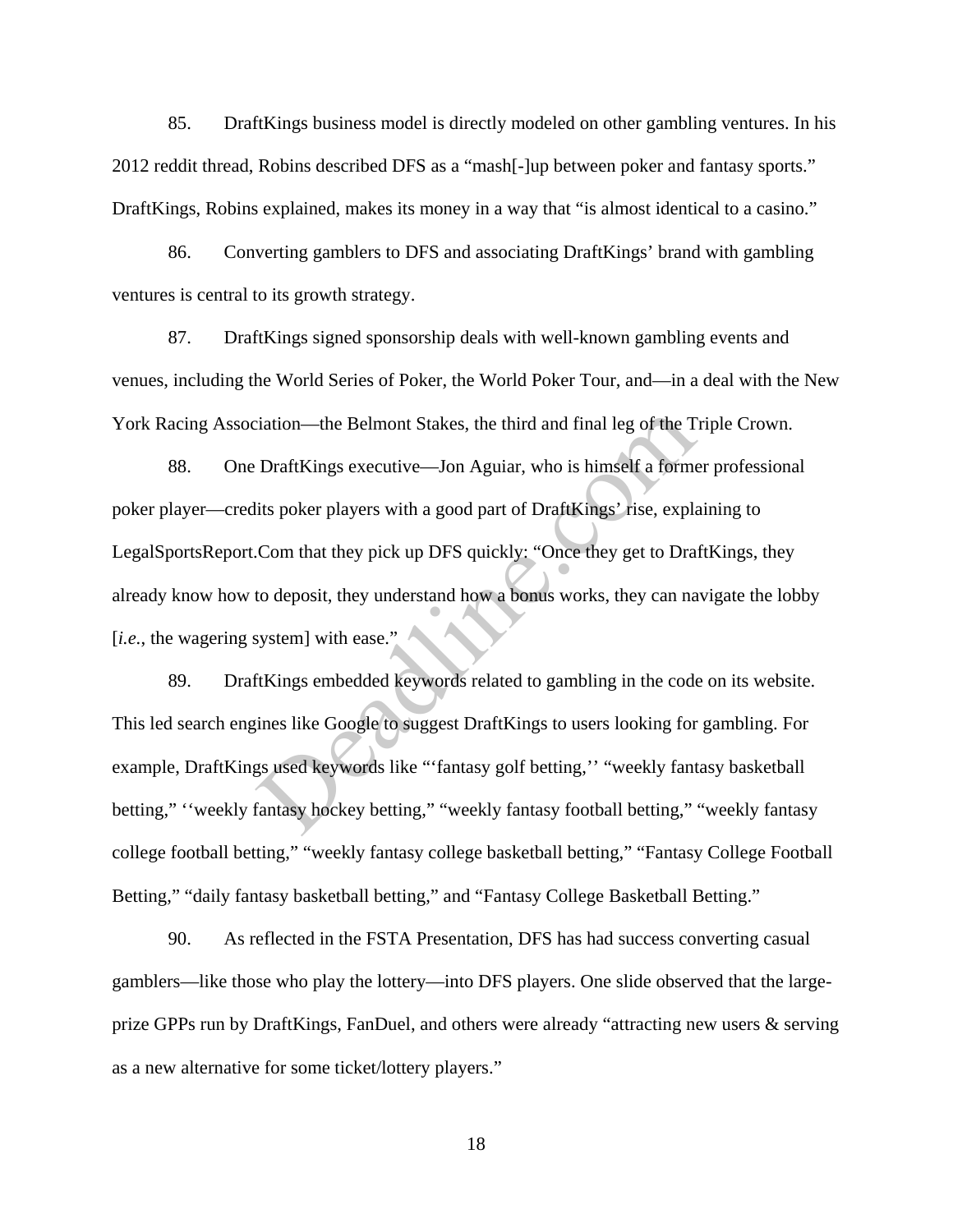91. Yet just as in poker, blackjack, and horseracing, a small percentage of professional gamblers manage to use research, software, and large bankrolls to extract a disproportionate share of DFS jackpots.

92. With blackjack, professional players profit at the expense of the casino.

93. With poker and DFS, professional players, also known as "sharks," profit at the expense of casual players, also known as "minnows."

94. DraftKings data show that 89.3% of DFS players had an overall *negative* return on investment for 2013 and 2014.

95. On any given day, DraftKings will accept substantially more than five wagers placed by New York residents. These wagers total significantly more than \$5,000.

96. Based on numbers from DraftKings, over 150,000 individual New York residents placed bets with the company between April 25, 2012 and October 25, 2015.

# **VIII. Gambling Addiction Associated with DFS is an Increasingly Serious Problem**

97. Experts in gambling addiction and other compulsive behaviors have identified DFS as a serious and growing threat to people at-risk for, or already struggling with, gamblingrelated illnesses. 2013 and 2014.<br>
2013 and 2014.<br>
2013 and 2014.<br>
2015 k residents. These wagers total significantly more than \$5,000<br>
2016 company between April 25, 2012 and October 25, 2015.<br>
2015 and October 25, 2015.<br>
2017 and October 2

98. DFS is an especially powerful draw for young males who are increasingly seeking help for compulsive gambling related to DFS with counselors and appearing at Gamblers Anonymous meetings.

99. For those struggling with gambling addiction or vulnerable to it, certain structural characteristics make DFS particularly dangerous.

100. As Keith Whyte, the Executive Director of the National Council on Problem Gambling ("NCPG") explains, these structural characteristics—which are generally absent from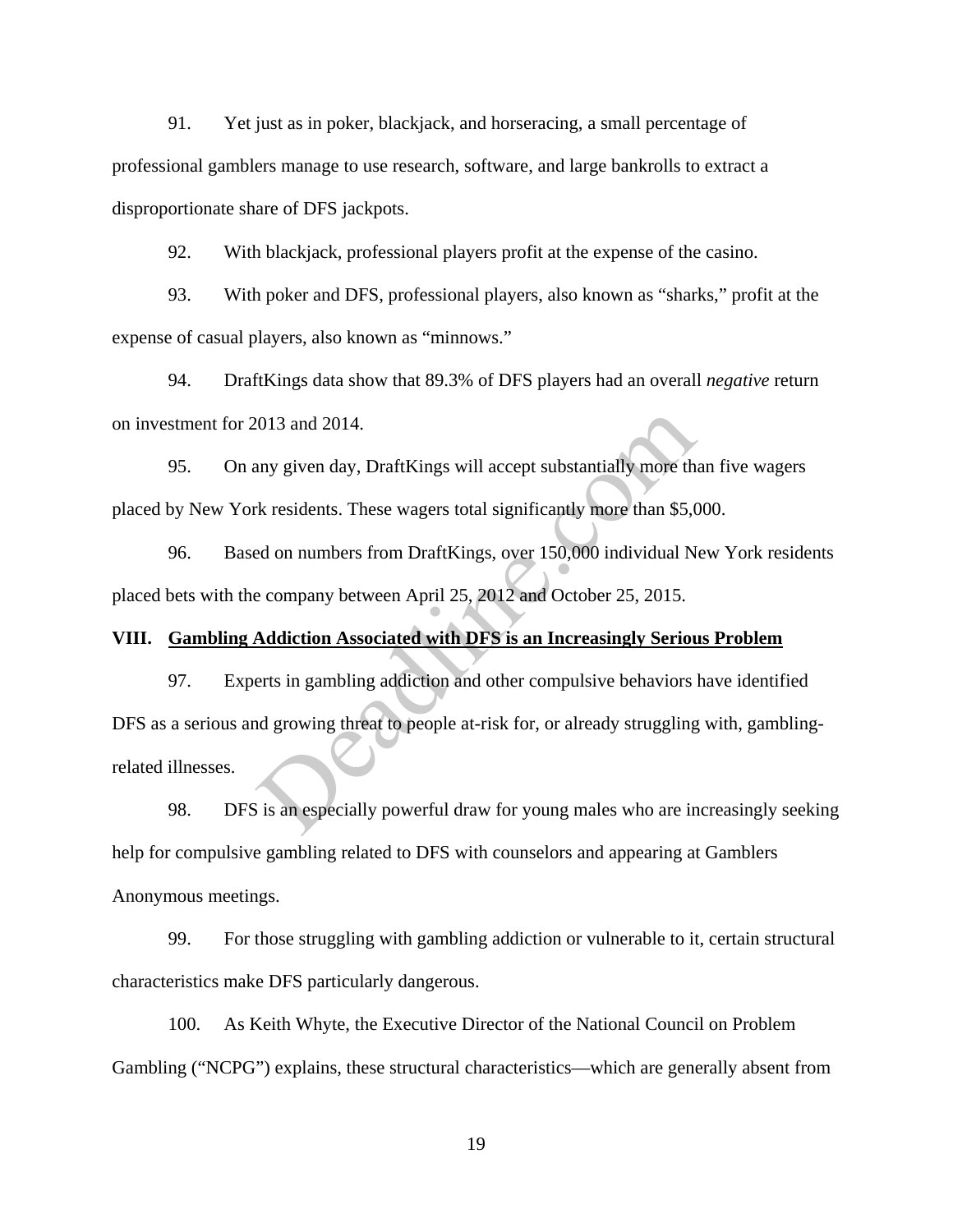season-long fantasy leagues—include:

the ability for players to place large bets; the chance for players to win large payouts; the high speed of play (or, put another way, the relatively short interval between the placing of a bet and the determination of the outcome of the bet); and the perception of skill as a determinant in the outcome of the wager.

101. Dr. Jeffrey L. Derevensky, Director of the International Centre for Youth Gambling Problems and High-Risk Behavior at McGill University, notes that, among other things, false or misleading representations of the skill involved in DFS "can lead players to a preoccupation with DFS, chasing of losses, and developing symptoms and behaviors associated with a gambling disorder."

102. According to documents shared with a potential DraftKings investor, numerous DFS players struggling with gambling addiction have called customer service to cancel their accounts and to plead with DraftKings to permanently block them from playing. sorder."<br>
Sorder."<br>
Sording to documents shared with a potential DraftKings inv<br>
ling with gambling addiction have called customer service<br>
ad with DraftKings to permanently block them from playin<br>
s show customer inquirie

DraftKings' records show customer inquiries from DFS players seeking assistance with subjects like "Gambling Addict do not reopen," "Please cancel account. I have a gambling problem," and "Gambling Addiction needing disabled account."

# **IX. DraftKings Attracts Scrutiny as Gambling Business**

103. After incorporating in 2012, DraftKings quietly attracted investments, but remained relatively unknown outside of the subculture of DFS players and interested investors.

104. The FSTA Presentation estimated that just 2.5% of participants in traditional leagues played DFS.

105. As the president of the FSTA observed earlier this year, as "recently as two years ago everything changed. [DFS] was close to zero, a nascent pastime."

106. Flush with new investment capital, in 2015, DraftKings began an advertising blitz designed to expand DFS beyond its niche market and grow market share as quickly as possible.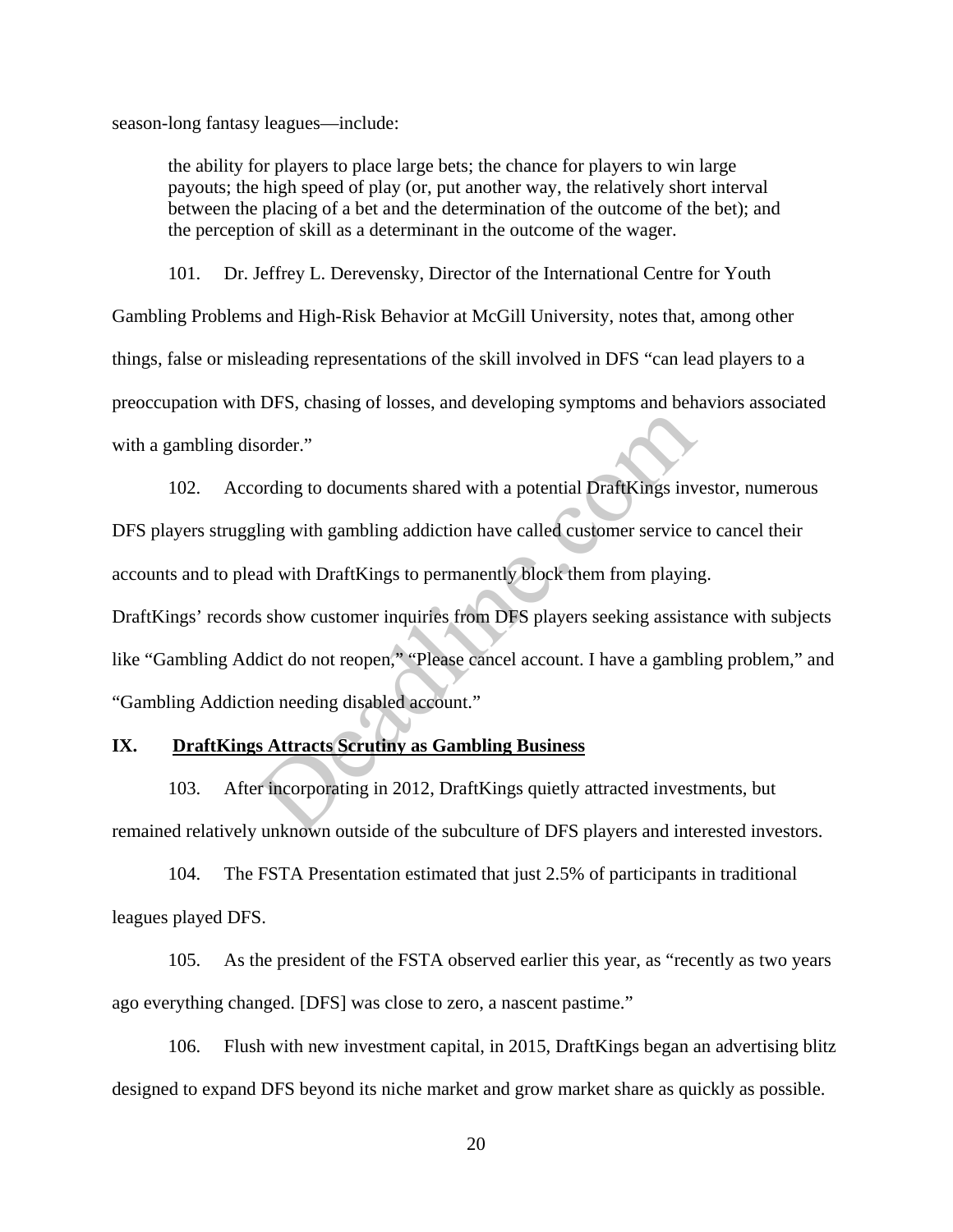107. The growth in DFS advertising has been as spectacular as it was sudden. For all of 2014, for example, DraftKings spent just over \$1 million on advertising with NBC. In just the first ten months of 2015, DraftKings spent about \$21 million with NBC Universal/Comcast.

108. Advertising reached a peak in the weeks leading up to the 2015 NFL season, when it became nearly impossible to watch televised sports without encountering a DFS commercial.

109. On October 5, 2015, *The New York Times* published an expose titled "Scandal Erupts in Unregulated World of Fantasy Sports" that introduced DFS for the first time to many non-players. The story focused on DFS' fairness and strongly suggested that a DraftKings employee had improperly used inside information to improve his chances of winning on FanDuel. ted World of Fantasy Sports" that introduced DFS for the five ory focused on DFS' fairness and strongly suggested that a operly used inside information to improve his chances of w<br>October 6, 2015, the Office of the New Yor

110. On October 6, 2015, the Office of the New York Attorney General ("NYAG") opened an investigation

111. Reports soon emerged indicating that various other federal and state enforcement agencies and regulators were probing the operations of the two companies.

112. Gaming officials in several states raised questions as to the legality of the DFS business.

113. For an increasing number of states, the answer appears to be "no."

#### Washington State

114. Washington State and New York State laws have identical statutory definitions of "gambling" and "contest of chance." Relying on those definitions, the Washington State Gambling Commission has previously declared that online "fantasy sports wagering is not authorized for play in Washington State."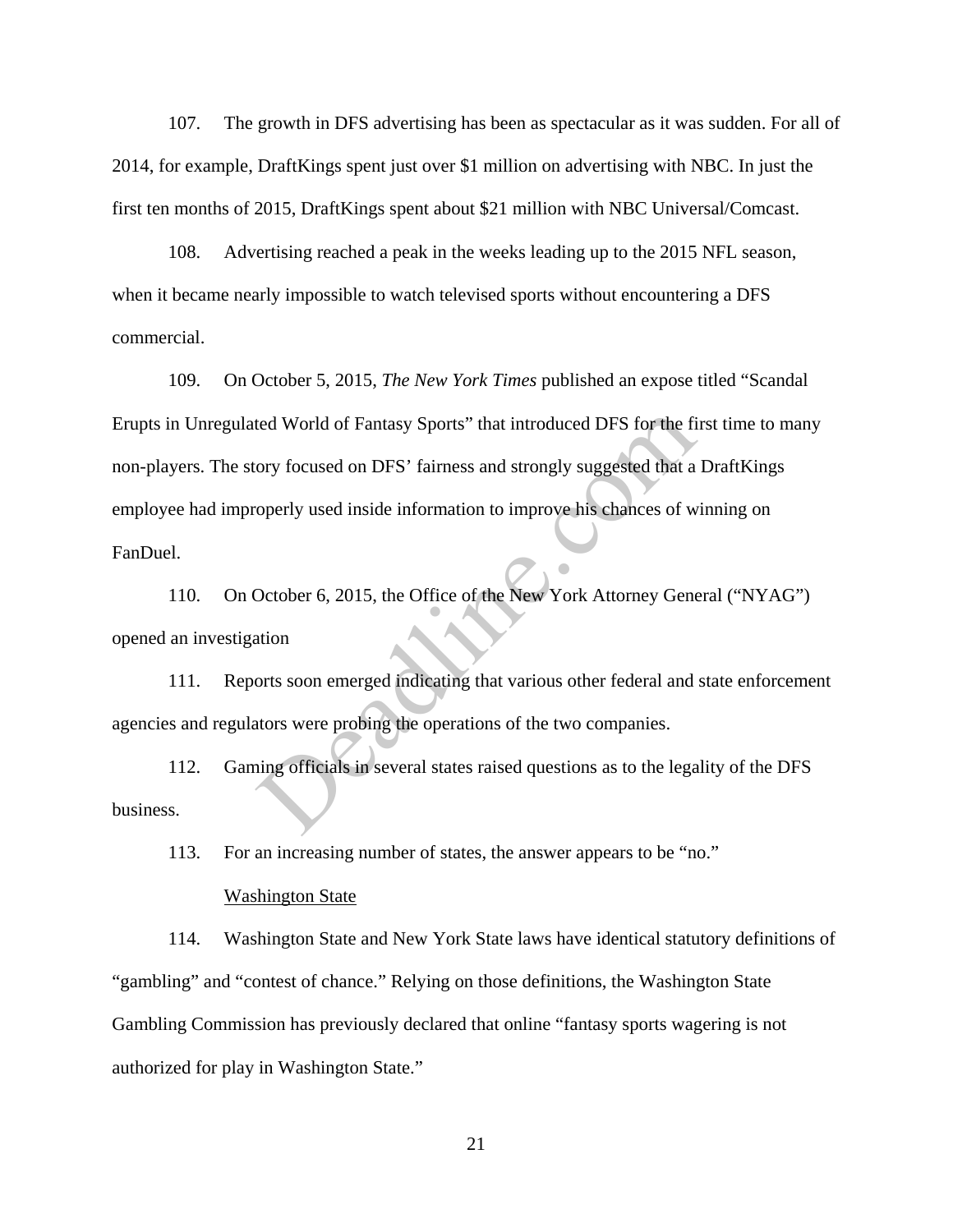115. While continuing to offer games in New York, neither DraftKings nor FanDuel currently accept wagers in Washington State.<sup>1</sup> On October 21, 2015, Chris Stearns, Chairman of the Washington State Gambling Commission, highlighted this inconsistency, observing in a tweet: "NY definition of 'contest of chance' & 'gambling' same as WA's . . .Yet DFS offered in NY but not WA."

## Michigan

116. On September 1, 2015, the Chairman of the Michigan Gaming Control Board stated that that DFS is "illegal under current Michigan law."

### Georgia

117. On September 23, 2015, citing the gambling prohibitions in the Georgia state constitution and criminal laws, the Georgia Lottery Corporation demanded that the two rival DFS companies explain "how it is that FanDuel and DraftKings are able to lawfully operate fantasy sports games in the State of Georgia." S is "illegal under current Michigan law."<br>
September 23, 2015, citing the gambling prohibitions in the<br>
minal laws, the Georgia Lottery Corporation demanded tha<br>
plain "how it is that FanDuel and DraftKings are able to la

## Nevada

118. On October 15, 2015, the Nevada Gaming Control Board issued a public notice announcing that DFS constituted gambling. The notice stated, among other things, that:

because DFS involves wagering on the collective performance of individuals participating in sporting events, under current law, regulation and approvals, in order to lawfully expose DFS for play within the State of Nevada, a person must possess a license to operate a sports pool issued by the Nevada Gaming Commission.

119. In a memorandum dated October 16, 2015, the Office of the Nevada Attorney

General issued a formal opinion supporting the decision of the Nevada Gaming Control Board.

The opinion concluded:

 $\overline{a}$ 

<sup>&</sup>lt;sup>1</sup> In addition to Washington and Nevada, DraftKings and FanDuel do not currently accept wagers in Arizona, Louisiana, Iowa, and Montana because of concerns related to state law*.*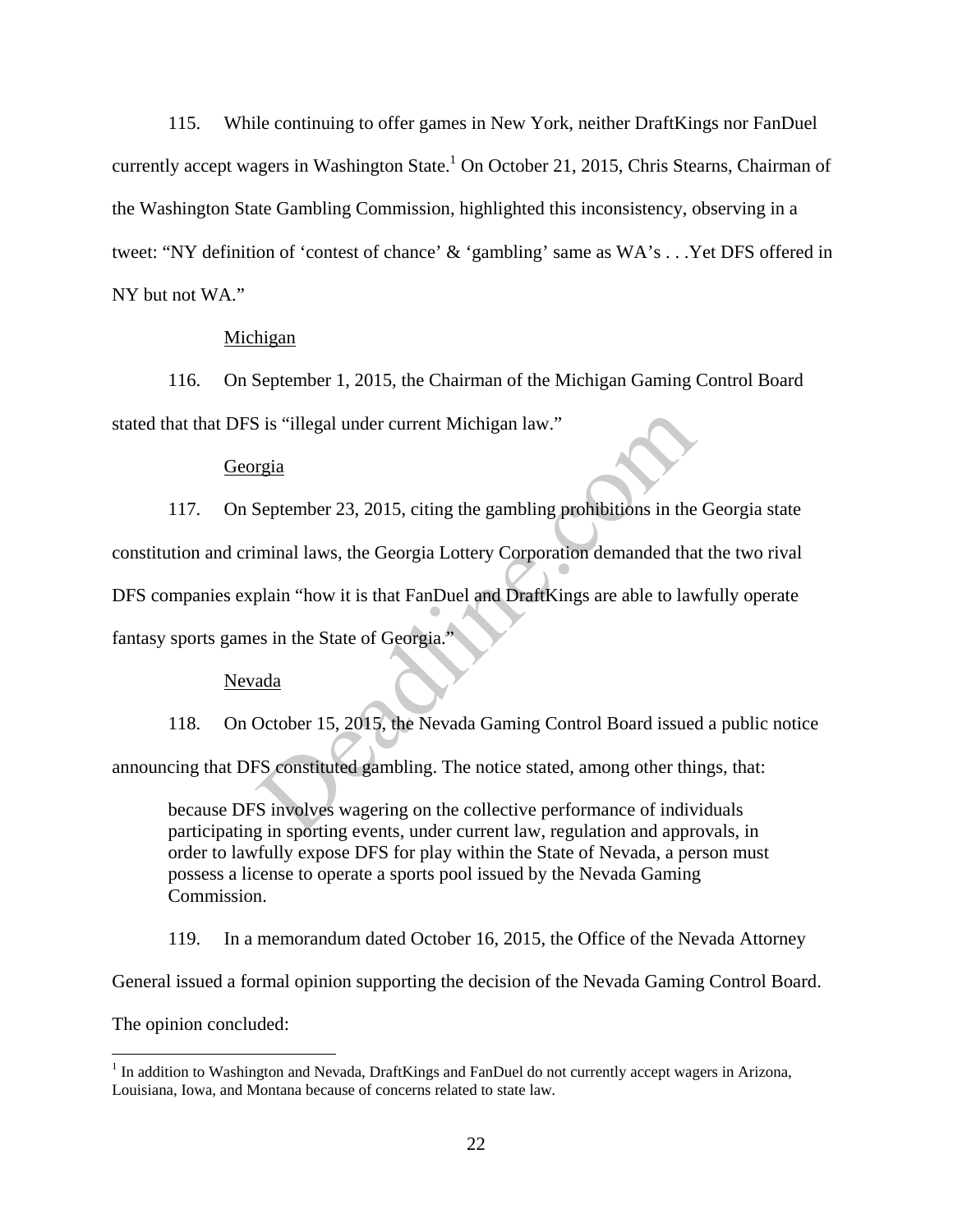In short, daily fantasy sports constitute sports pools and gambling games. They may also constitute lotteries, depending on the test applied by the Nevada Supreme Court. As a result, pay-to-play daily fantasy sports cannot be offered in Nevada without licensure.

120. FanDuel and DraftKings stopped accepting wagers in Nevada a few hours after the decision of the Nevada Gaming Control Board.

Illinois

121. On October 16, 2015, a spokesperson for the Illinois Gaming Board expressed the Board's view that DFS is illegal in Illinois. The Board announced it was seeking a formal opinion from the Illinois State Attorney General.

National Collegiate Athletic Association ("NCAA")

122. And on August 27, 2015, the NCAA sent a cease-and-desist letter to DraftKings objecting to DFS games involving college sports.

123. The NCAA's letter provided that DFS is "inconsistent with our values, by-laws, rules and interpretations regarding sports wagering," and may violate the UIGEA, the Professional and Amateur Sports Protection Act, and state gambling laws. linois State Attorney General.<br>
al Collegiate Athletic Association ("NCAA")<br>
on August 27, 2015, the NCAA sent a cease-and-desist lett<br>
ames involving college sports.<br>
NCAA's letter provided that DFS is "inconsistent with

124. On September 22, 2015, the NCAA reportedly told college athletic directors that the NCAA considers DFS to be gambling, and that athletes found to violate a ban on playing DFS would face a suspension from college sports of no less than one year.

125. DraftKings continues to run DFS games connected with college sports contrary to the NCAA's specific demand.

# **FIRST CAUSE OF ACTION PURSUANT TO EXECUTIVE LAW § 63(12): NEW YORK STATE CONSTITUION ARTICLE I, SECTION 9**

126. The plaintiff repeats and realleges paragraphs 1 through 125 as if fully set forth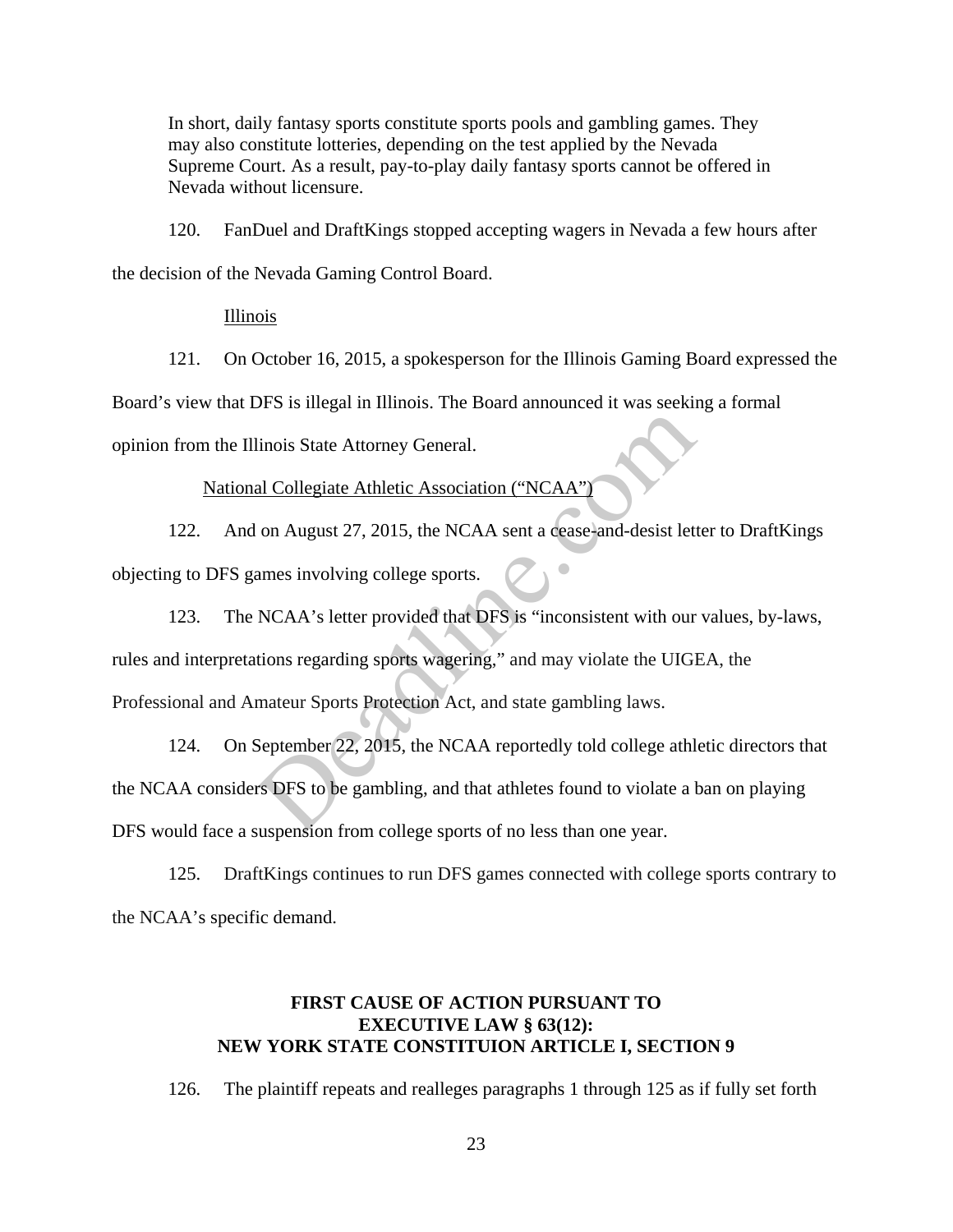herein.

127. Executive Law § 63(12) authorizes the Attorney General to bring an action to enjoin repeated illegal acts or persistent illegality in the carrying on, conducting, or transaction of business.

128. Article I, Section 9 of the New York State Constitution prohibits any lottery or the sale of lottery tickets, pool-selling, book-making, or any other kind of gambling, except lotteries operated by the state, pari-mutuel betting on horse races, and casino gambling at no more than seven facilities.

129. As set forth above, Defendant violates Article I, Section 9 of the New York State Constitution by running a book-making or other kind of gambling business.

130. By its actions in violation of Article I, Section 9 of the New York State Constitution, defendant has engaged in repeated and persistent illegal conduct in violation of Executive Law § 63(12). et forth above, Defendant violates Article I, Section 9 of the<br>ning a book-making or other kind of gambling business.<br>ts actions in violation of Article I, Section 9 of the New Yo<br>dant has engaged in repeated and persisten

# **SECOND CAUSE OF ACTION PURSUANT TO EXECUTIVE LAW § 63(12): VIOLATION OF NEW YORK PENAL LAW § 225.10**

131. The plaintiff repeats and realleges paragraphs 1 through 130 as if fully set forth herein.

132. Executive Law § 63(12) authorizes the Attorney General to bring an action to enjoin repeated illegal acts or persistent illegality in the carrying on, conducting, or transaction of business.

133. Penal Law § 225.10 prohibits any person from promoting gambling in the first degree by knowingly advancing or profiting from unlawful gambling activity by engaging in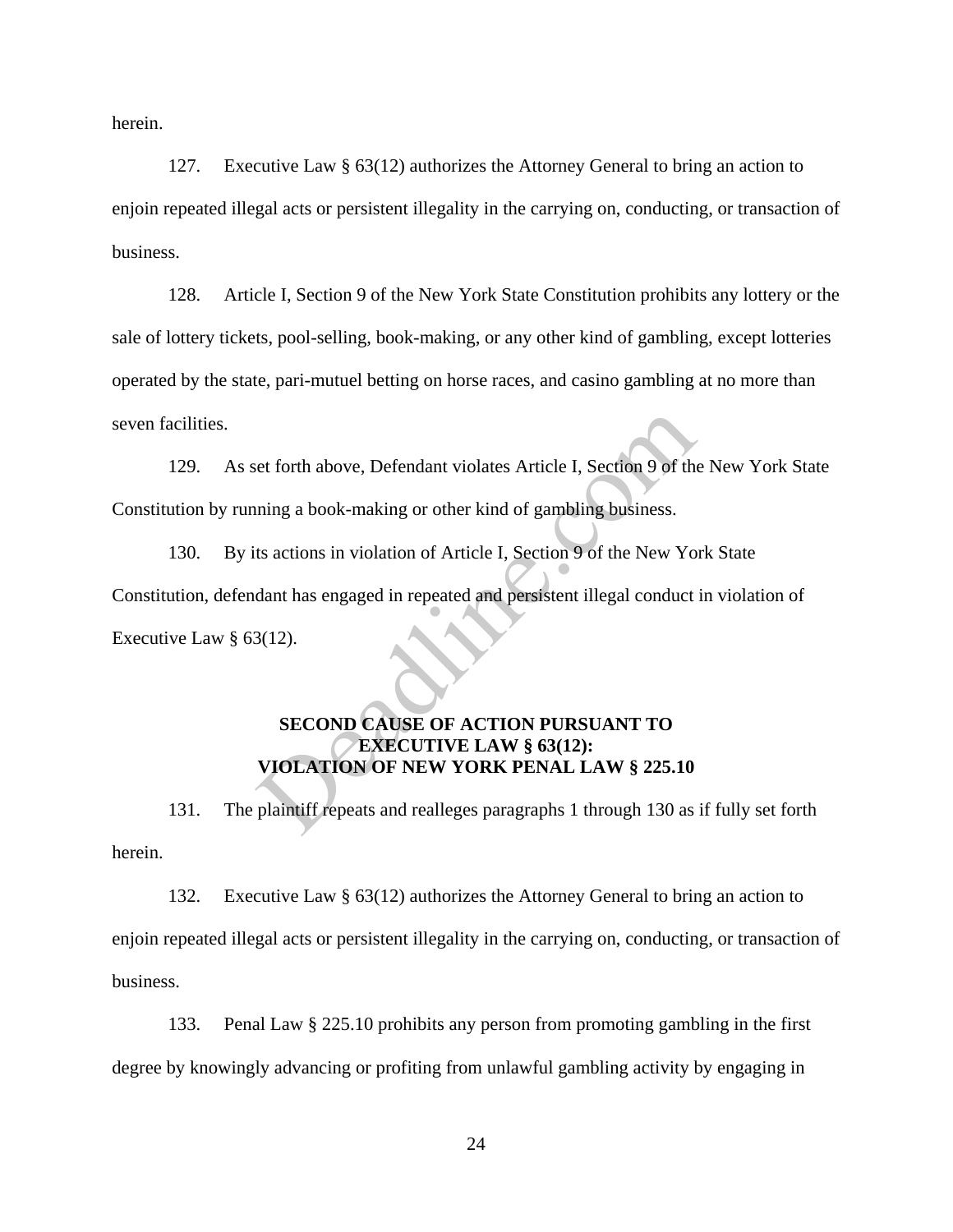bookmaking to the extent that he receives or accepts in any one day more than five bets totaling more than five thousand dollars.

134. As set forth above, defendant violates Penal Law § 225.10 by knowingly advancing and profiting from unlawful gambling activity by receiving and accepting in any one day, and indeed on many days, more than five bets totaling more than five thousand dollars.

135. By its actions in violation of Penal Law § 225.10, defendant has engaged in repeated and persistent illegal conduct in violation of Executive Law § 63(12).

# **THIRD CAUSE OF ACTION PURSUANT TO EXECUTIVE LAW § 63(12): VIOLATION OF NEW YORK PENAL LAW § 225.05**

136. The plaintiff repeats and realleges paragraphs 1 through 135 as if fully set forth herein.

137. Executive Law § 63(12) authorizes the Attorney General to bring an action to enjoin repeated illegal acts or persistent illegality in the carrying on, conducting, or transaction of business. THIRD CAUSE OF ACTION PURSUANT TO<br>EXECUTIVE LAW § 63(12):<br>VIOLATION OF NEW YORK PENAL LAW § 225.05<br>plaintiff repeats and realleges paragraphs 1 through 135 as<br>cutive Law § 63(12) authorizes the Attorney General to brir<br>gal

138. Penal Law § 225.05 prohibits any person from promoting gambling in the second degree by knowingly advancing or profiting from unlawful gambling activity.

139. As set forth above, defendant violates Penal Law § 225.05 by knowingly advancing or profiting from unlawful gambling activity.

140. By its actions in violation of Penal Law § 225. 05, defendant has engaged in repeated and persistent illegal conduct in violation of Executive Law § 63(12).

# **FOURTH CAUSE OF ACTION PURSUANT TO EXECUTIVE LAW § 63(12): VIOLATION OF NEW YORK PENAL LAW § 225.20**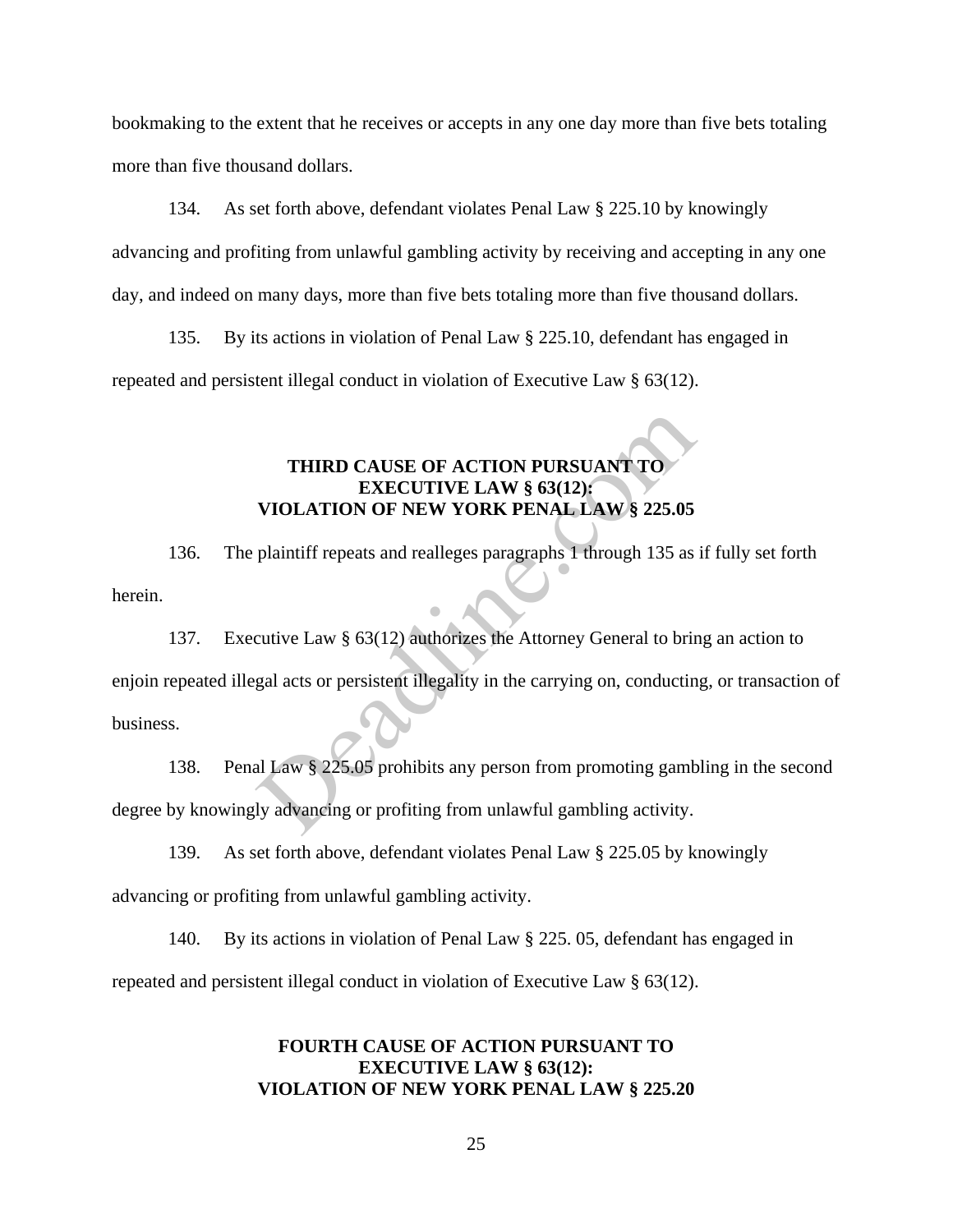141. The plaintiff repeats and realleges paragraphs 1 through 140 as if fully set forth herein.

142. Executive Law § 63(12) authorizes the Attorney General to bring an action to enjoin repeated illegal acts or persistent illegality in the carrying on, conducting, or transaction of business.

143. Penal Law § 225.20 prohibits any person from possessing gambling records in the first degree when, with knowledge of the contents thereof, he possesses any writing, paper, instrument or article of a kind commonly used in the operation or promotion of a bookmaking scheme or enterprise, and constituting, reflecting or representing more than five bets totaling more than five thousand dollars.

144. As set forth above, defendant violates Penal Law § 225.20 by, with knowledge of the contents thereof, possessing any writing, paper, instrument or article of a kind commonly used in the operation or promotion of a bookmaking scheme or enterprise and constituting, reflecting or representing more than five bets totaling more than five thousand dollars. e, and constituting, reflecting or representing more than five<br>se, and constituting, reflecting or representing more than five<br>sand dollars.<br>et forth above, defendant violates Penal Law § 225.20 by, v<br>f, possessing any wri

145. To wit, Defendant maintains a computer system recording hundreds of thousands of illegal wagers.

146. By its actions in violation of Penal Law § 225.20, defendant has engaged in repeated and persistent illegal conduct in violation of Executive Law § 63(12).

# **FIFTH CAUSE OF ACTION PURSUANT TO EXECUTIVE LAW § 63(12): VIOLATION OF NEW YORK PENAL LAW § 225.15**

147. The plaintiff repeats and realleges paragraphs 1 through 146 as if fully set forth herein.

148. Executive Law § 63(12) authorizes the Attorney General to bring an action to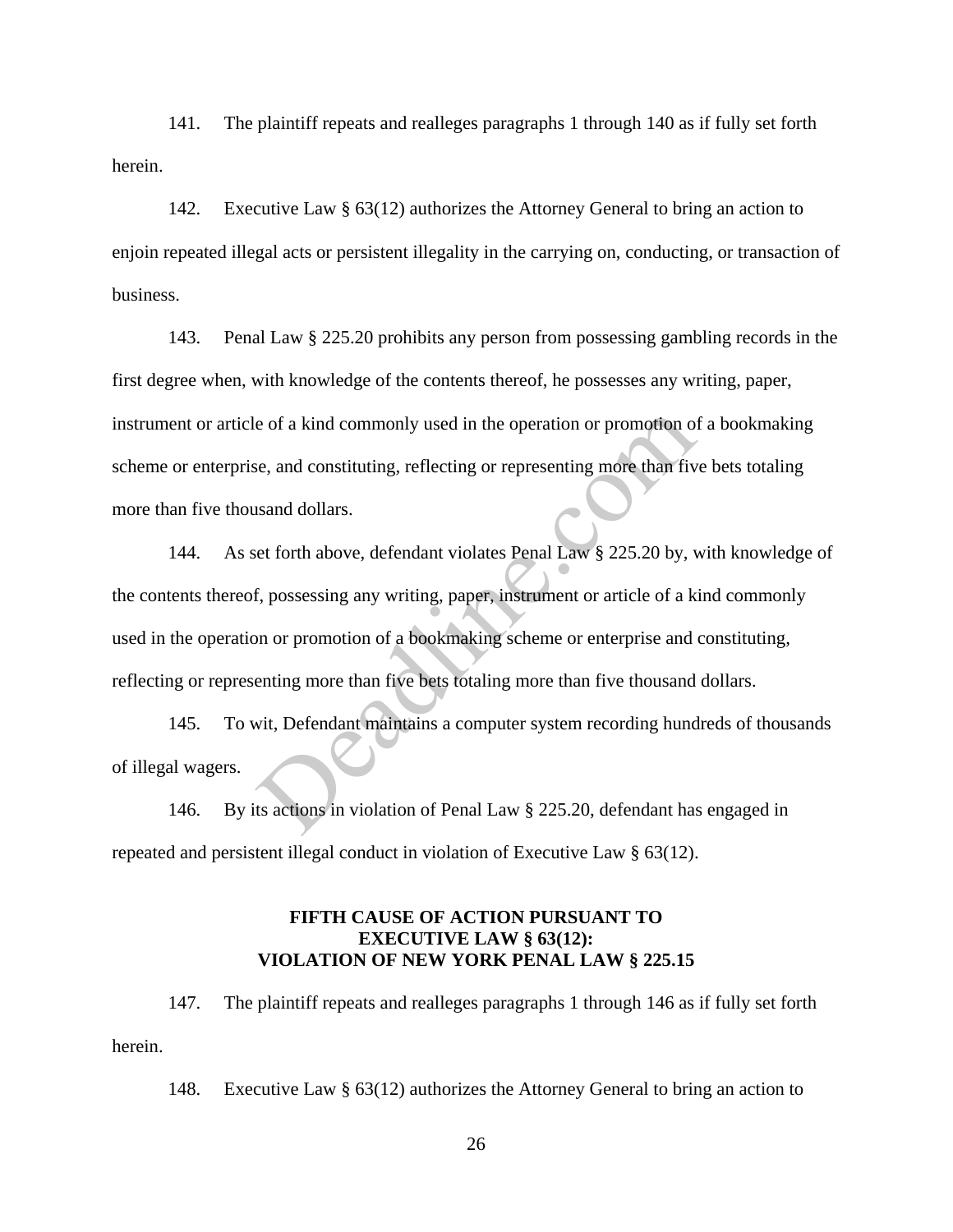enjoin repeated illegal acts or persistent illegality in the carrying on, conducting, or transaction of business.

149. Penal Law § 225.15 prohibits any person from possessing gambling records in the second degree when, with knowledge of the contents thereof, he possesses any writing, paper, instrument or article of a kind commonly used in the operation or promotion of a bookmaking scheme or enterprise.

150. As set forth above, defendant violates Penal Law § 225.15 by, with knowledge of the contents thereof, possessing any writing, paper, instrument or article of a kind commonly used in the operation or promotion of a bookmaking scheme or enterprise. f, possessing any writing, paper, instrument or article of a k<br>n or promotion of a bookmaking scheme or enterprise.<br>vit, Defendant maintains a computer system recording hund<br>ts actions in violation of Penal Law § 225.15, d

151. To wit, Defendant maintains a computer system recording hundreds of thousands of illegal wagers.

152. By its actions in violation of Penal Law § 225.15, defendant has engaged in repeated and persistent illegal conduct in violation of Executive Law § 63(12).

# **SIXTH CAUSE OF ACTION PURSUANT TO EXECUTIVE LAW § 63(12): REPEATED AND PERSISTENT FRAUDULENT CONDUCT**

153. The plaintiff repeats and realleges paragraphs 1 through 152 as if fully set forth herein.

154. Executive Law § 63(12) authorizes the Attorney General to bring an action to enjoin repeated or persistent fraudulent conduct.

155. As set forth above, defendant has engaged in repeated and persistent fraudulent acts by conduct, including but not limited to:

a. Misrepresenting that defendant complies with applicable laws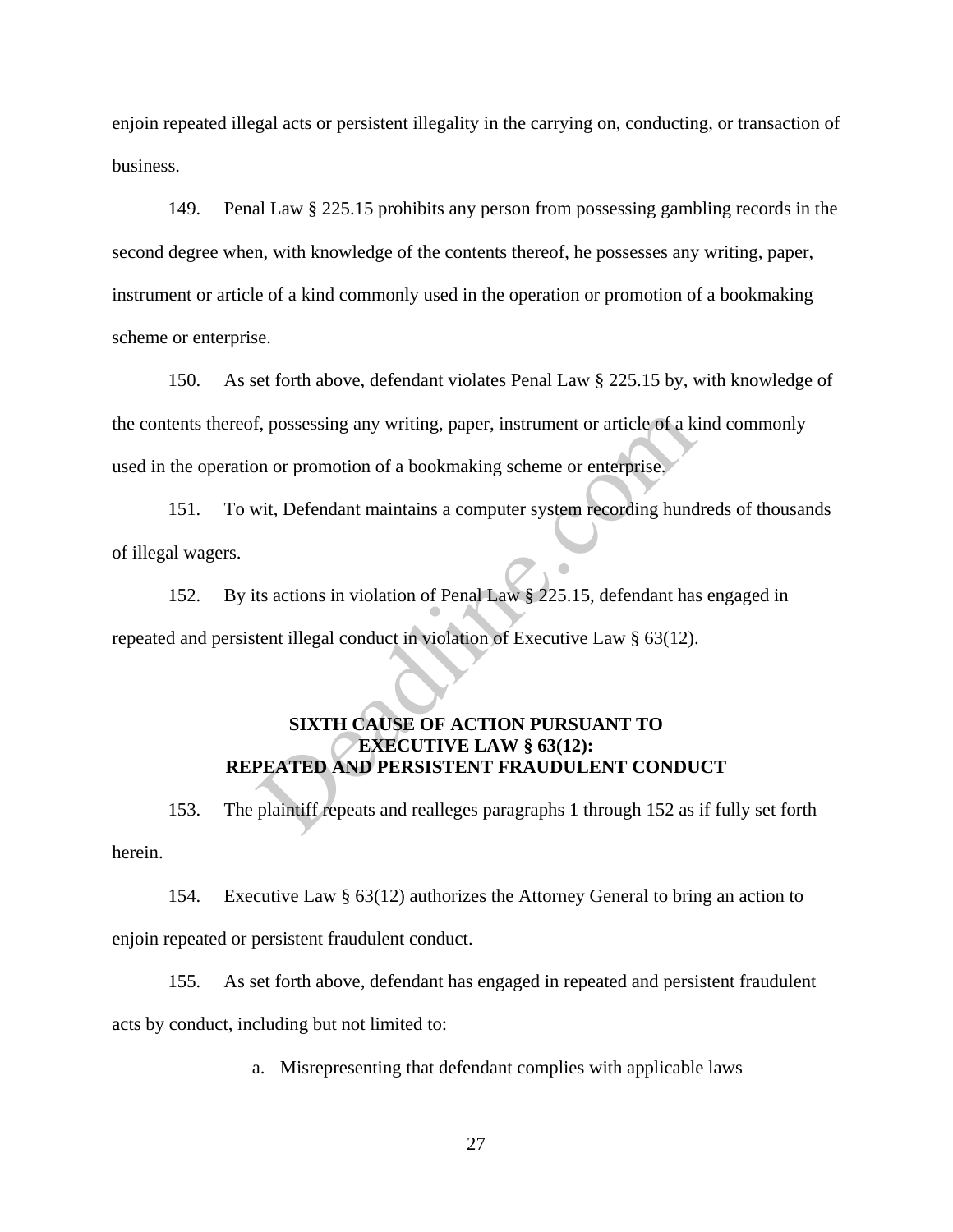b. Misrepresenting the likelihood of a casual player will win a jackpot;

c. Misrepresenting the degree of skill implicated in the games; and

d. Misrepresenting that defendant's games are not considered gambling.

156. By these actions, defendant has engaged in repeated and persistent fraudulent conduct in violation of Executive Law § 63(12).

# **SEVENTH CAUSE OF ACTION PURSUANT TO VIOLATION OF BUSINESS CORPORATION LAW § 1303**

157. The plaintiff repeats and realleges paragraphs 1 through 156 as if fully set forth herein.

158. BCL § 1303 authorizes the Attorney General to bring an action or special proceeding to enjoin or annul the authority of any foreign corporation which within this state contrary to law has done or omitted any act which if done by a domestic corporation would be a cause for its dissolution under section 1101. plaintiff repeats and realleges paragraphs 1 through 156 a<br>
S 1303 authorizes the Attorney General to bring and<br>
in or annul the authority of any foreign corporation which<br>
done or omitted any act which if done by a domest

159. BCL § 1101(a)(2) provides that where a corporation has exceeded the authority conferred on it by law or abused its powers contrary to the public policy of the state, it is liable to be dissolved.

160. As set forth above, defendant operates an illegal gambling business in violation of the New York State Constitution, New York Penal Law, and other applicable statutes.

161. Defendant has also engaged in repeated and persistent fraudulent acts by conduct, including but not limited to:

a. Misrepresenting that defendant complies with applicable laws

b. Misrepresenting the likelihood of a casual player will win a jackpot;

c. Misrepresenting the degree of skill implicated in the games; and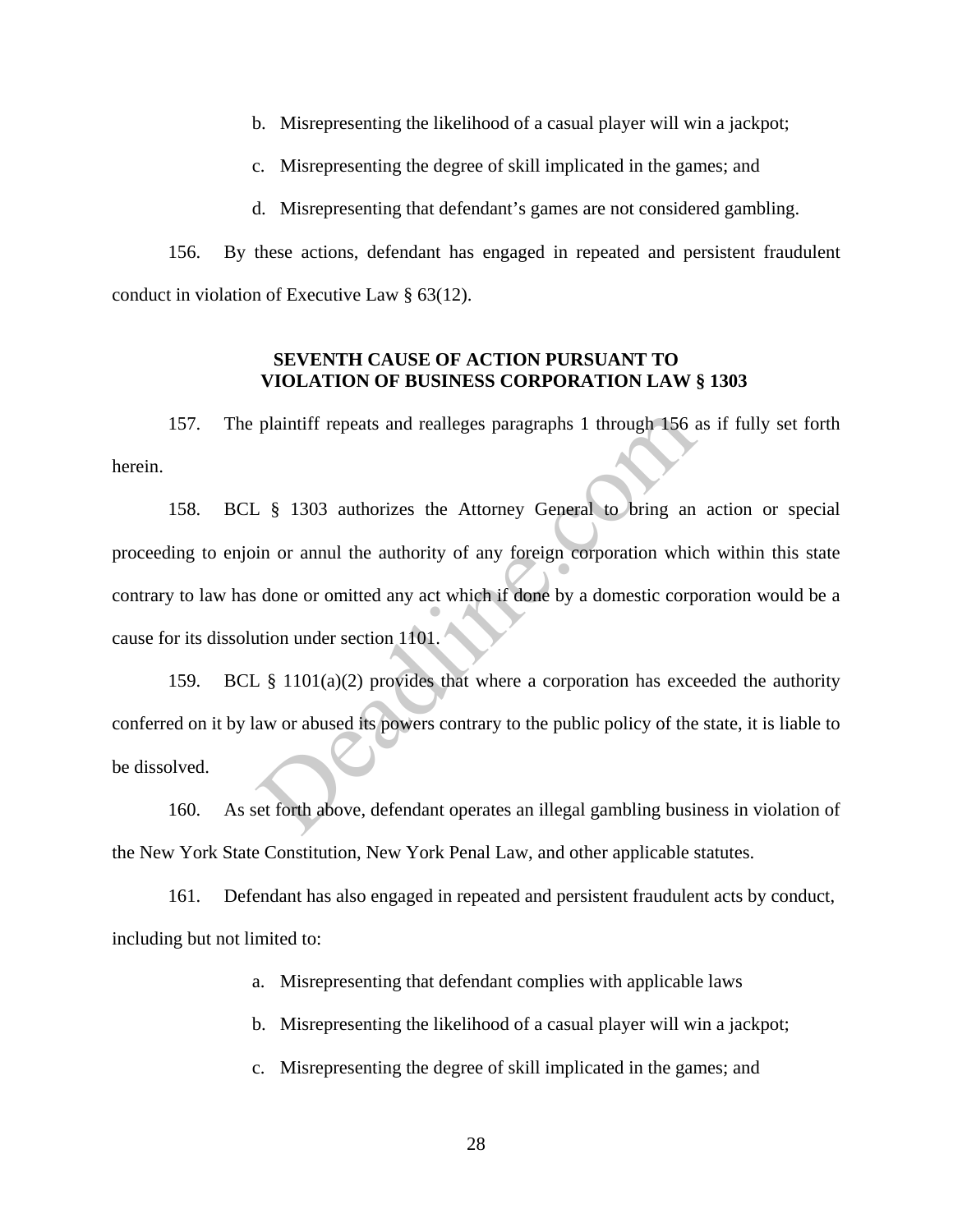d. Misrepresenting that defendant's games are not considered gambling.

162. As such, defendant has abused its powers contrary to the public policy of the state, warranting annulment of its authority to do business in this state and an injunction against its continued operation of an illegal gambling business.

# **EIGHTH CAUSE OF ACTION PURSUANT TO GENERAL BUSINESS LAW § 349**

163. The plaintiff repeats and realleges paragraphs 1 through 162 as if fully set forth herein.

164. GBL § 349 prohibits deceptive acts and practices in the conduct of any business, trade, or commerce in the state of New York.

165. As set forth above, defendant has engaged in deceptive acts and practices in violation of GBL § 349 by conduct, including, but not limited to:  $\sqrt{2}$  \$ 349 prohibits deceptive acts and practices in the condurin the state of New York.<br>
set forth above, defendant has engaged in deceptive act 349 by conduct, including, but not limited to:<br>
representing that defend

a. Misrepresenting that defendant complies with applicable laws;

b. Misrepresenting that casual player is likely to win a jackpot;

c. Misrepresenting that DFS is a "skill game"; and

d. Misrepresenting that defendant's games are not considered gambling.

166. By its actions in violation of GBL § 349, defendant has engaged in repeated and persistent illegal conduct in violation of Executive Law § 63(12).

# **NINTH CAUSE OF ACTION PURSUANT TO GENERAL BUSINESS LAW § 350**

167. The plaintiff repeats and realleges paragraphs 1 through 166 as if fully set forth herein.

168. GBL § 350 prohibits false advertising in the conduct of any business, trade, or